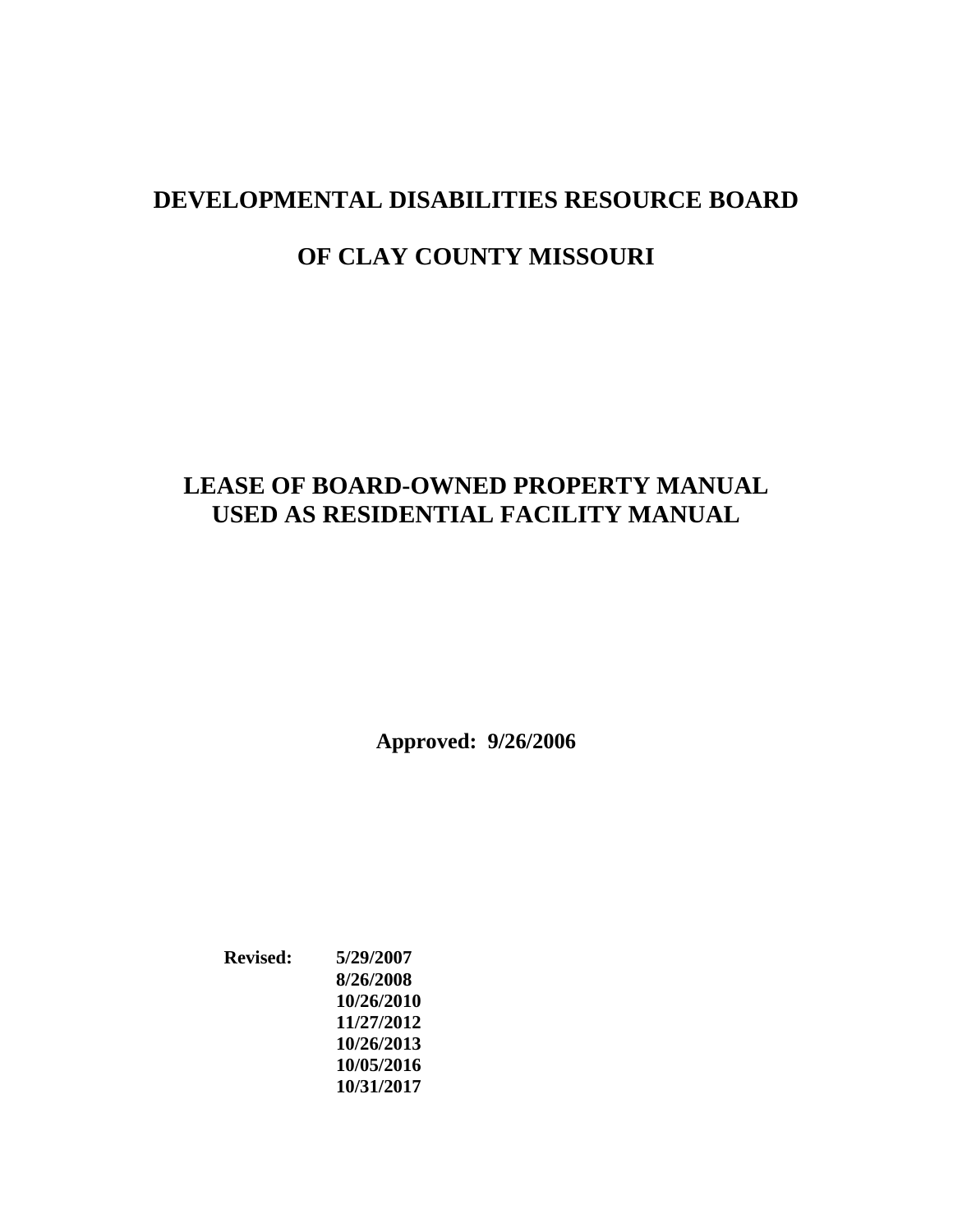# **LEASE OF BOARD-OWNED PROPERTY**

# **USED AS RESIDENTIAL FACILITY MANUAL**

# **TABLE OF CONTENTS**

|                                                                                                                                                                                                                                           | Page(s)                                              |
|-------------------------------------------------------------------------------------------------------------------------------------------------------------------------------------------------------------------------------------------|------------------------------------------------------|
| STATEMENT: BASIC PRINCIPLES OF FUNDING                                                                                                                                                                                                    | 1                                                    |
| <b>BOARD-OWNED REAL ESTATE</b>                                                                                                                                                                                                            | 1                                                    |
| USE OF BOARD-OWNED HOMES                                                                                                                                                                                                                  | $\overline{2}$                                       |
| <b>GOVERNMENTAL REGULATIONS</b>                                                                                                                                                                                                           | $\overline{2}$                                       |
| FUNDING FOR RESIDENTIAL PLACEMENTS                                                                                                                                                                                                        | $\overline{2}$                                       |
| <b>ELIGIBILITY REQUIREMENTS</b><br>I. Residential Provider Eligibility<br>II. Client Eligibility                                                                                                                                          | 3<br>$4 - 5$                                         |
| <b>GENERAL FISCAL MANAGEMENT POLICIES EXPECTED</b><br>OF RESIDENTIAL PROVIDERS<br>I. Residential Provider Accreditation: CARF<br>II. Financial Statements<br>III. Independent Financial Audit                                             | 5<br>5<br>5                                          |
| <b>FINANCIAL OBLIGATIONS</b><br><b>Residential Provider</b><br>$\mathbf{I}$<br>A. Insurance<br>B. Fire Safety Equipment: Monitoring<br>C. Utilities<br>D. Outdoors Maintenance<br>E. Keys to Property<br>F. Property Maintenance / Repair | 6<br>6<br>6<br>$\overline{7}$<br>$\overline{7}$<br>9 |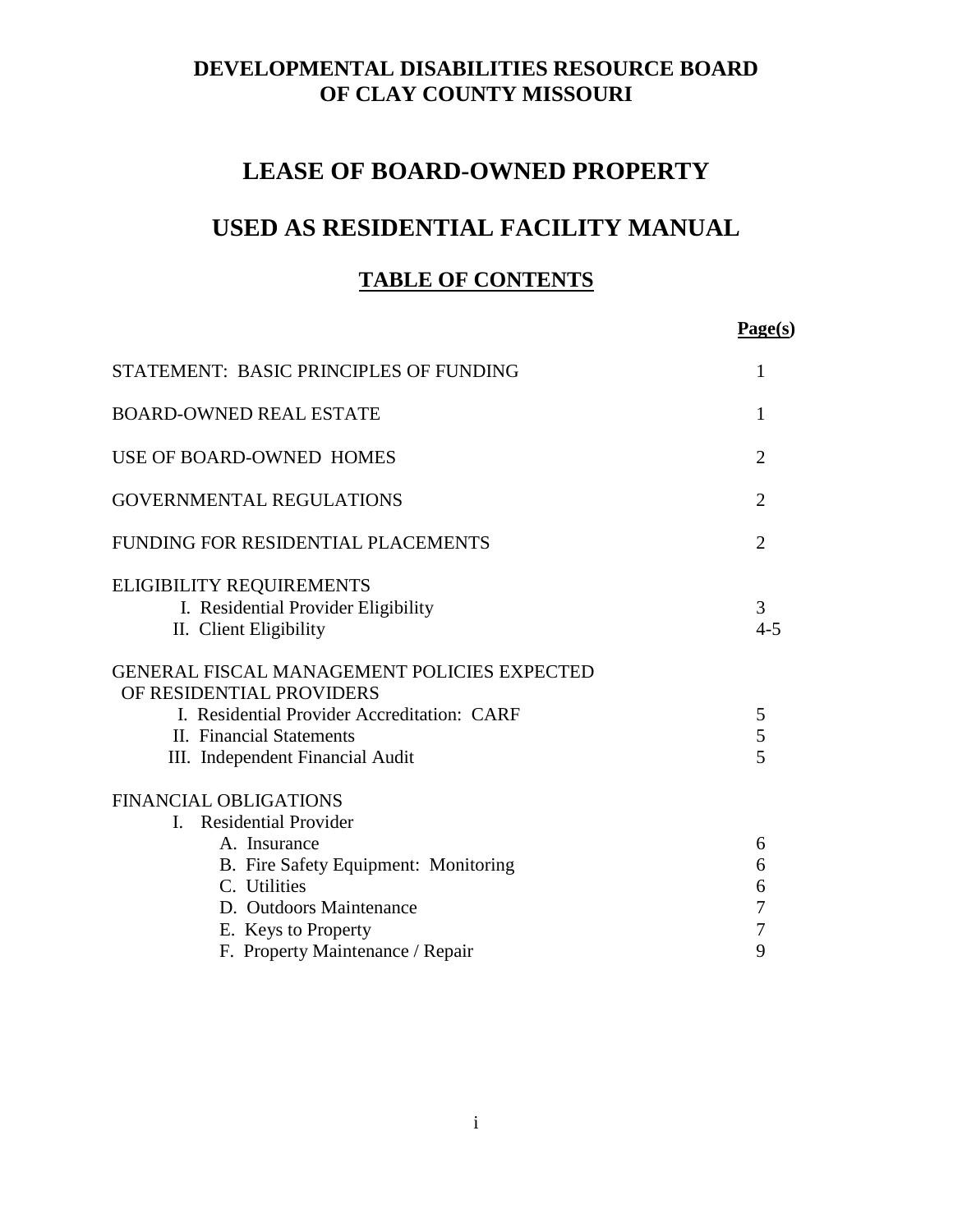# **LEASE OF BOARD-OWNED PROPERTY**

# **USED AS RESIDENTIAL FACILITY MANUAL**

# **TABLE OF CONTENTS**

| <b>FINANCIAL OBLIGATIONS</b>                    | Page(s)   |
|-------------------------------------------------|-----------|
| Π.<br>Developmental Disabilities Resource Board |           |
| A. Insurance                                    | 8         |
| B. Fire Safety Equipment: Purchase              | 8         |
| C. Taxes                                        | 8         |
| D. Property Maintenance / Repair                | 9         |
| PROPERTY MAINTENANCE / REPAIR                   | 9         |
| MONITORING / REPORTING                          |           |
| <b>Residential Provider</b><br>$\mathbf{L}$     |           |
| A. Notification: Status of Residents            | 10        |
| B. Residential Agreement/Signature Form         | 10        |
| C. Monthly Monitoring Reports                   | 10        |
| MONITORING / REPORTING                          |           |
| II. Developmental Disabilities Resource Board   |           |
| A. Inspections/Access to Homes                  | 11        |
| B. Keys to Property                             | 11        |
| <b>FAILURE TO PERFORM</b>                       | 12        |
| RESIDENT ELIGIBILITY DETERMINATION APPLICATION  | 13        |
| RESIDENTIAL AGREEMENT/SIGNATURE FORM            | 14        |
| CLEAN, TIDY, HOMELIKE ENVIRONMENT INFORMATION   | $15 - 22$ |
| CLEAN, TIDY, HOMELIKE ENVIRONMENT CHECKLIST     | $23 - 24$ |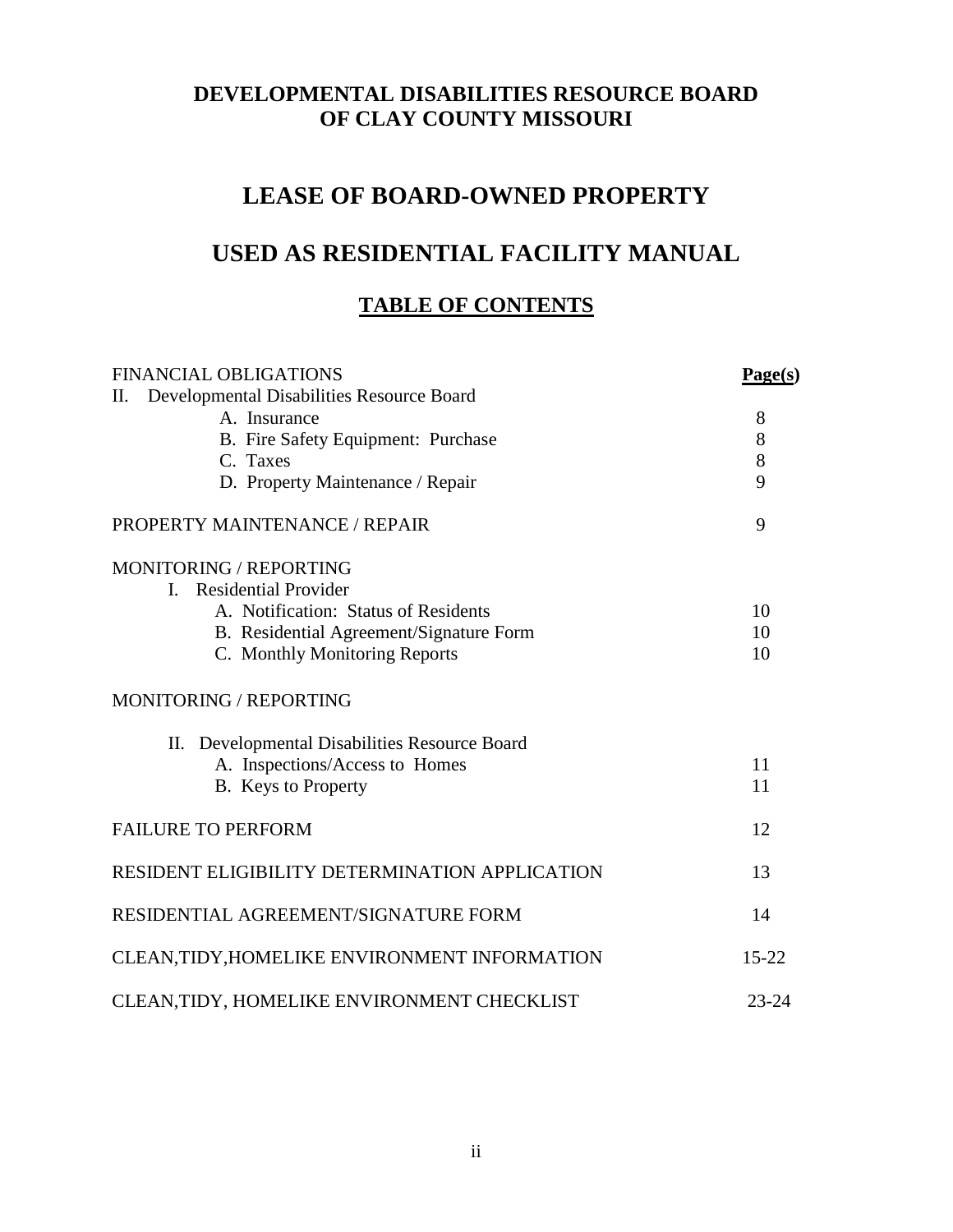# **LEASE OF BOARD-OWNED PROPERTY**

# **USED AS RESIDENTIAL FACILITY MANUAL**

### **STATEMENT: BASIC PRINCIPLES OF FUNDING**

Residential Provider shall abide by the procedures, directives and written policies adopted by the Board that are contained in the Board's "Funding Policy and Procedure Manual".

# **BOARD-OWNED REAL ESTATE**

All Board-owned homes purchased for lease to the Residential Provider must be located within Clay County.

Buildings constructed or purchased by the Board shall remain the property of the Board unless specific Board action designates otherwise. Buildings may be leased for specific purposes, by written agreement formally agreed to by the Board, with program intentions and maintenance provisions identified therein.

The amount of the lease shall be determined on an annual basis unless specific Board action designates otherwise.

The Board shall maintain property and general liability insurance coverage on buildings, grounds and Board-owned equipment. The lessee organization shall be responsible for its own organizational liability and property coverage.

Lease agreements shall represent a contract for service and shall specify Board action in the event of lessee default or failure to operate the building or program adequately.

Maintenance of Board-owned property, or property maintained by the Board according to grant provision, shall be specified and outlined by contract.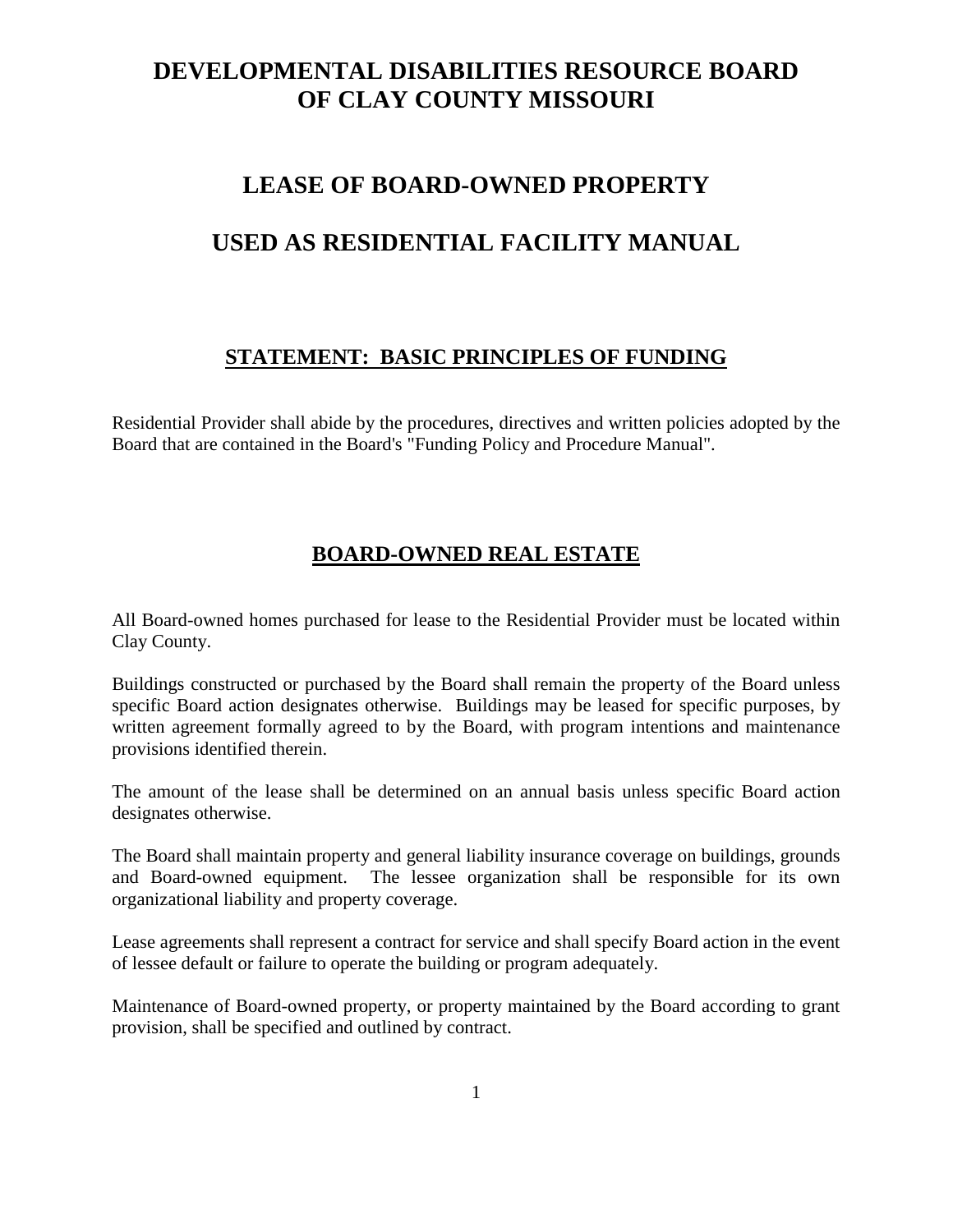# **USE OF BOARD-OWNED HOMES**

Residential Provider agrees to use the building and property for the sole purpose of operating a residential program for developmentally disabled citizens of Clay County.

Residential Provider also agrees that it will not directly or indirectly use the Board-owned home for religious purposes, nor will Residential Provider use any funds from the Board either directly or indirectly for religious purposes.

Residential Provider may not sub-lease the Board-owned home, any part of the home or assign the home lease to another party.

# **GOVERNMENTAL REGULATIONS**

Residential Provider must observe all ordinances or other laws which in any way may affect the use of the premises and to comply with any and all governmental regulations and licensing requirements that may affect the operation of the Board-owned home for developmentally disabled citizens of Clay County.

If Residential Provider receives any notice from any governmental or regulatory agency concerning its program or the home, the Residential Provider must immediately submit all such documents to the Board including any plan of correction submitted.

# **FUNDING FOR RESIDENTIAL PLACEMENTS**

The Board's lease of property does not include or imply financial support for residents to occupy the home. The Department of Mental Health/Kansas City Regional Office has the responsibility for funding new residents and replacing individuals who leave the program. KCRO is responsible for paying the daily rate, increases to the daily rate, upgrading the level of service required to meet the needs of the residents and all other expenses incurred under the DMH/KCRO contract with the Residential Provider for residential care.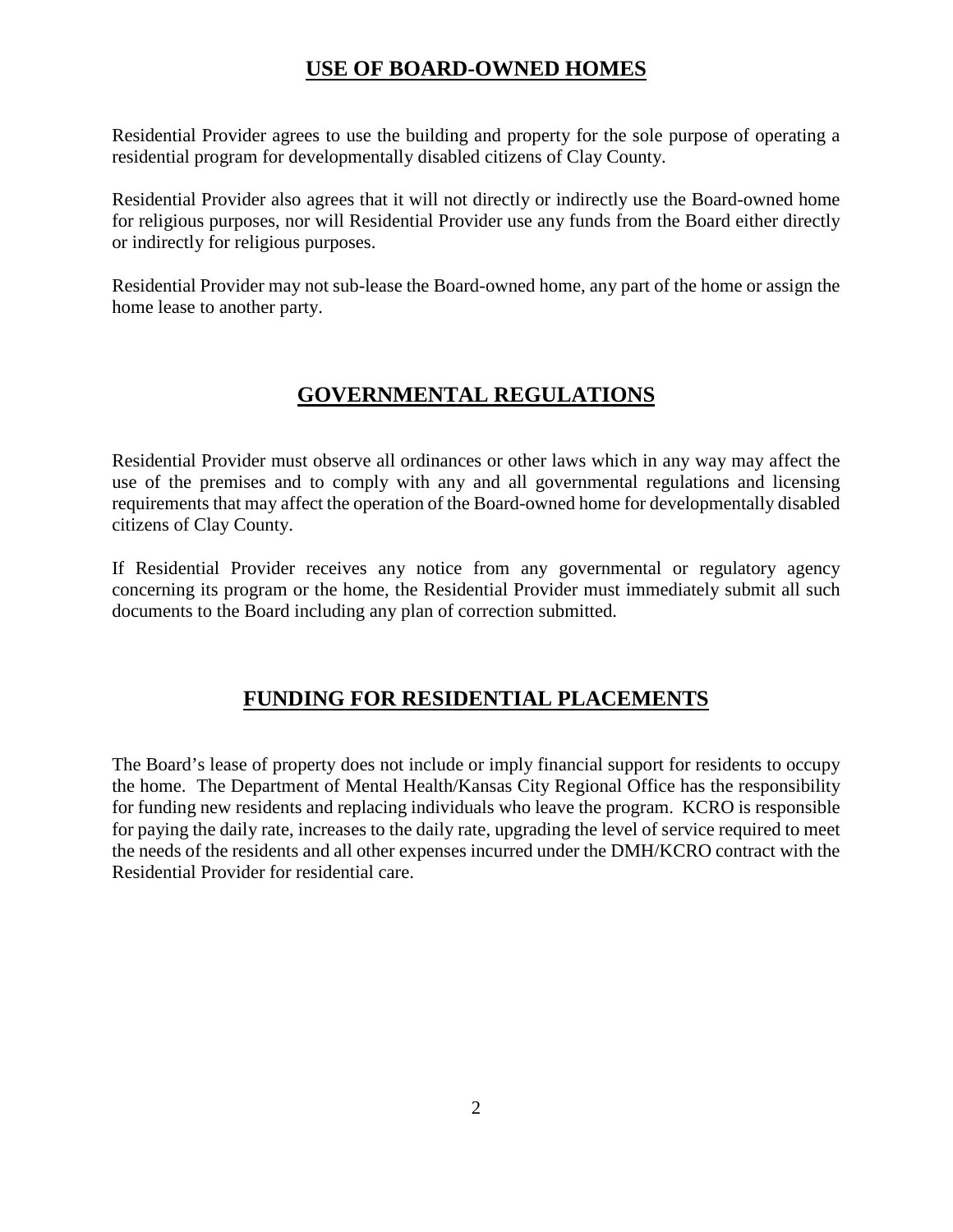# **ELIGIBILITY REQUIREMENTS**

#### **I. RESIDENTIAL PROVIDER ELIGIBILITY**

The Residential Provider and/or its services must be located within Clay County.

The Residential Provider must be registered as a not-for-profit corporation in the State of Missouri. The corporation must be recognized as being in "Good Standing" with the State of Missouri if the not-for-profit corporation has been in existence for a period exceeding one year.

The Residential Provider must demonstrate that it has a sound financial management system with fiscal management controls and record keeping in accordance with generally accepted accounting principles as promulgated by the American Institute of Certified Public Accountants.

The Residential Provider shall meet at a minimum, those mandatory standards promulgated pursuant to Local, State and Federal statutes. Residential Provider is encouraged to strive to a level of excellence in service beyond that viewed as minimum/mandatory.

Residential Provider must obtain CARF accreditation and maintain that CARF accreditation to qualify for the lease of Board-owned property. Failure to obtain and/or maintain CARF accreditation will be considered by Board as a breach of the lease agreement, and the Board will terminate all or part of the lease.

Residential Provider must agree to notify Board of all CARF pre-survey and survey dates, locations and times in order that the Board, its staff or designee(s) may be in attendance at such surveys. Residential Provider also agrees to provide Board all CARF written reports acknowledging strengths and recommendations for program improvement.

### **II. CLIENT ELIGIBILITY**

Clay County residents must be given priority for placement in Board-owned homes.

Each new and current resident must sign a statement that he/she agrees to participate in keeping the living environment to at least a minimum cleanliness level in all Board-owned homes below. For the purposes of *Sections 205.968* to , the term

1. "Developmental disability" shall mean either or both paragraph (a) or (b) of this subsection:

A. A disability which is attributable to intellectual disability, cerebral palsy, autism, epilepsy, a learning disability related to a brain dysfunction or a similar condition found by comprehensive evaluation to be closely related to such conditions, or to require habilitation similar to that required for intellectually disabled persons; and

a. Which originated before age eighteen; and

b. Which can be expected to continue indefinitely;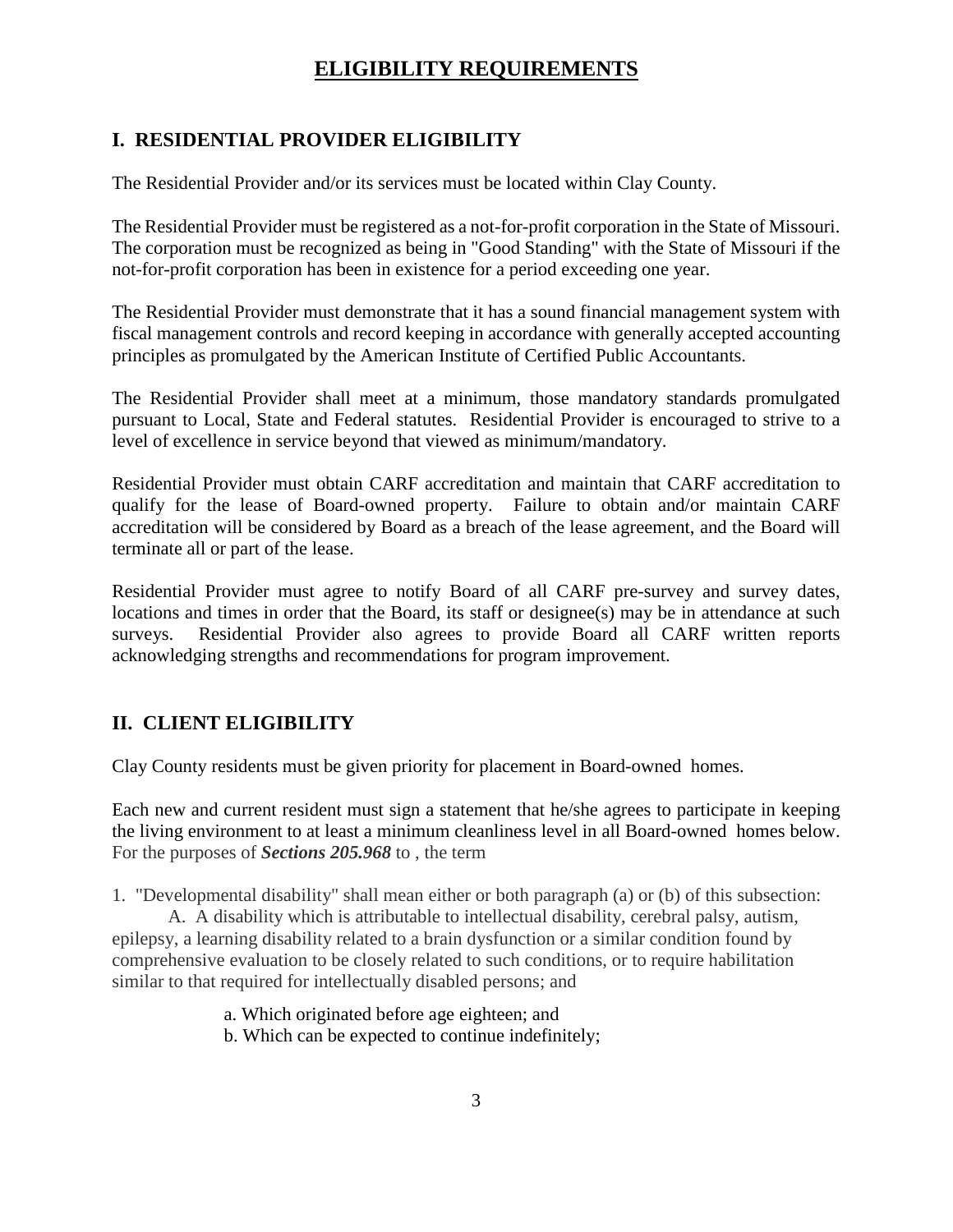# **ELIGIBILITY REQUIREMENTS**

# **II. CLIENT ELIGIBILITY (continued)**

B. A developmental disability as defined in section 630.005"Person with a disability" shall mean a person who is lower-range educable or upper-range trainable intellectually disabled or a person who has a developmental disability.

"Person with a disability" shall mean a person who is lower-range educable or upper-range trainable intellectually disabled or a person who has a developmental disability.

For the purposes of *Section 630.005, RSMo* the terms: **"developmental disability",** a disability which is attributable to:

1. Intellectual disability, cerebral palsy, epilepsy, head injury or autism, or a learning disability related to a brain dysfunction; or

2. Any other mental or physical impairment or combination of mental or physical impairments; and-

A. Is manifested before the person attains age twenty-two; and

B. Is likely to continue indefinitely; and

C. Results in substantial functional limitations in two or more of the following areas of major life activities:

- a. Self-care;
- b. Receptive and expressive language development and use;
- c. Learning;
- d. Self-direction;
- e. Capacity for independent living or economic self-sufficiency;
- f. Mobility; and

D. Reflects the person's need for a combination and sequence of special, interdisciplinary, or generic care, habilitation or other services which may be of lifelong or extended duration and are individually planned and coordinated;

Persons with a disability are eligible for facilities and services under *RSMo. 205.968 - 205.972* regardless of age; except that individuals employed in sheltered workshops must be at least sixteen (16) years of age.

**"Client Eligibility Determination Requirement"** - Persons proposed to be served must be evaluated and determined eligible for services through the Kansas City Regional Office / Department of Mental Health prior to participation in any Board-funded service.

#### "**Resident** "

Definition of citizens eligible for assistance from the Board, is a developmentally disabled person:

- 1. whose true, fixed permanent home is in Clay County; or,
- 2. who, if living in a facility for the disabled, public or private located in Clay County with the present intent to remain; or,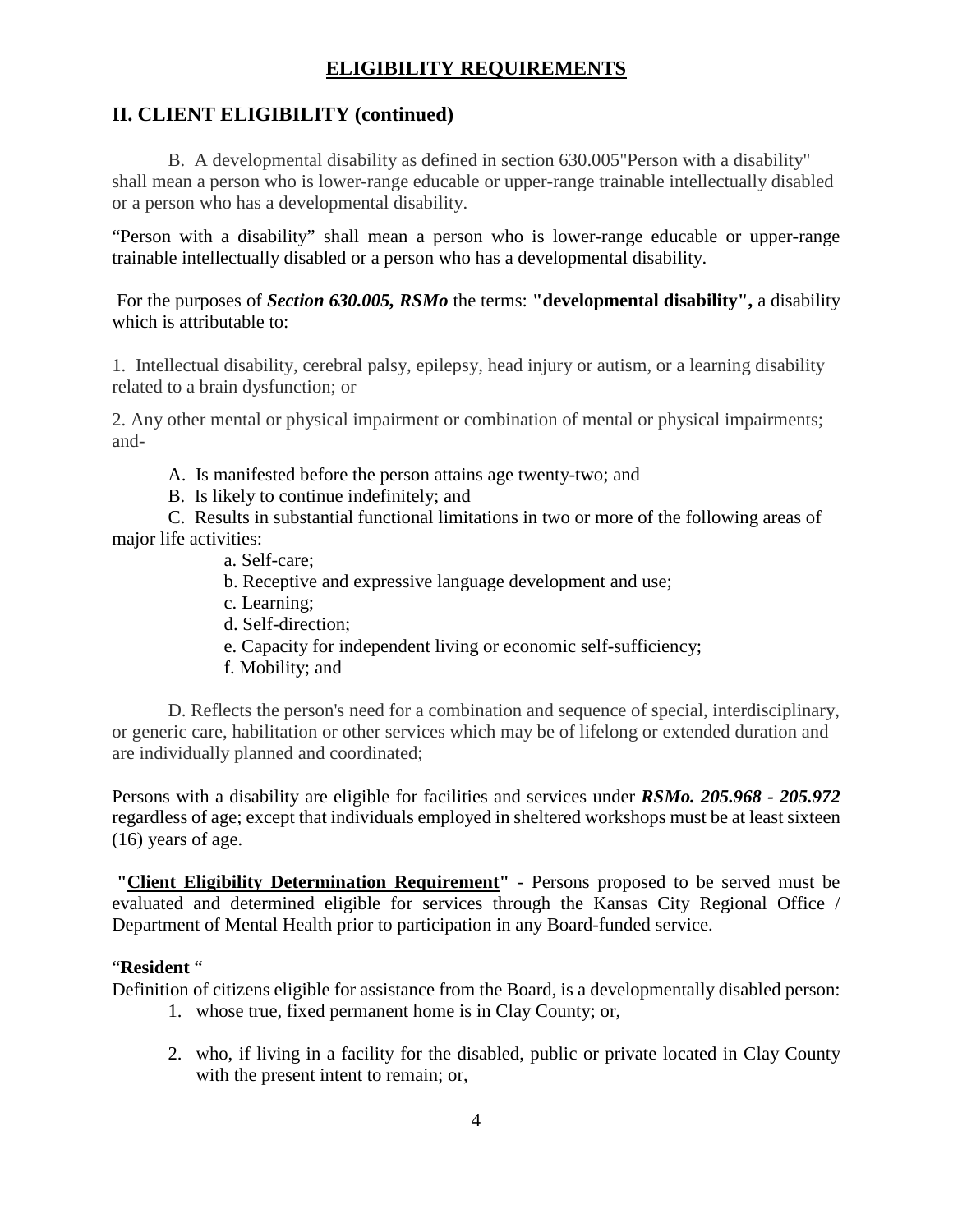# **ELIGIBILITY REQUIREMENTS**

### **II. CLIENT ELIGIBILITY (continued**)

- A. Whose parent(s) (in the case of a minor), or legal guardian or conservator is presently residing in Clay County with the present intent to remain; or,
- B. If of age, and posing "legal rights", the individual MR/DD person of their own volition chooses to reside in Clay County.

# **GENERAL FISCAL MANAGEMENT POLICIES EXPECTED OF RESIDENTIAL PROVIDERS**

### **I. CARF ACCEDITATION: SURVEYS / REPORTS**

Residential Provider must obtain CARF accreditation and maintain that CARF accreditation to qualify for the lease of Board-owned property and/or funding for residential services. Failure to obtain and/or maintain CARF accreditation will be considered by Board as a breach of the lease agreement, and the Board will terminate all or part of the lease.

Residential Provider must agree to notify Board of all CARF pre-survey and survey dates, locations and times in order that the Board, its staff or designee(s) may be in attendance at such surveys. Residential Provider also agrees to provide Board all CARF written reports acknowledging strengths and recommendations for program improvement.

### **II. FINANCIAL STATEMENTS**

Residential Provider must furnish the Board a copy of its balance sheet and current operating income and expense statements on a quarterly basis.

### **III. INDEPENDENT FINANCIAL AUDIT**

Residential Provider must furnish the Board with an annual audit by an independent firm or individual licensed by the Missouri Board of Accountants. This audit report shall be examined in accordance with generally accepted accounting principles as promulgated by the American Institute of Certified Accountants. Audit reports shall be submitted to the Board within 180 days of the Residential Provider's fiscal year-end.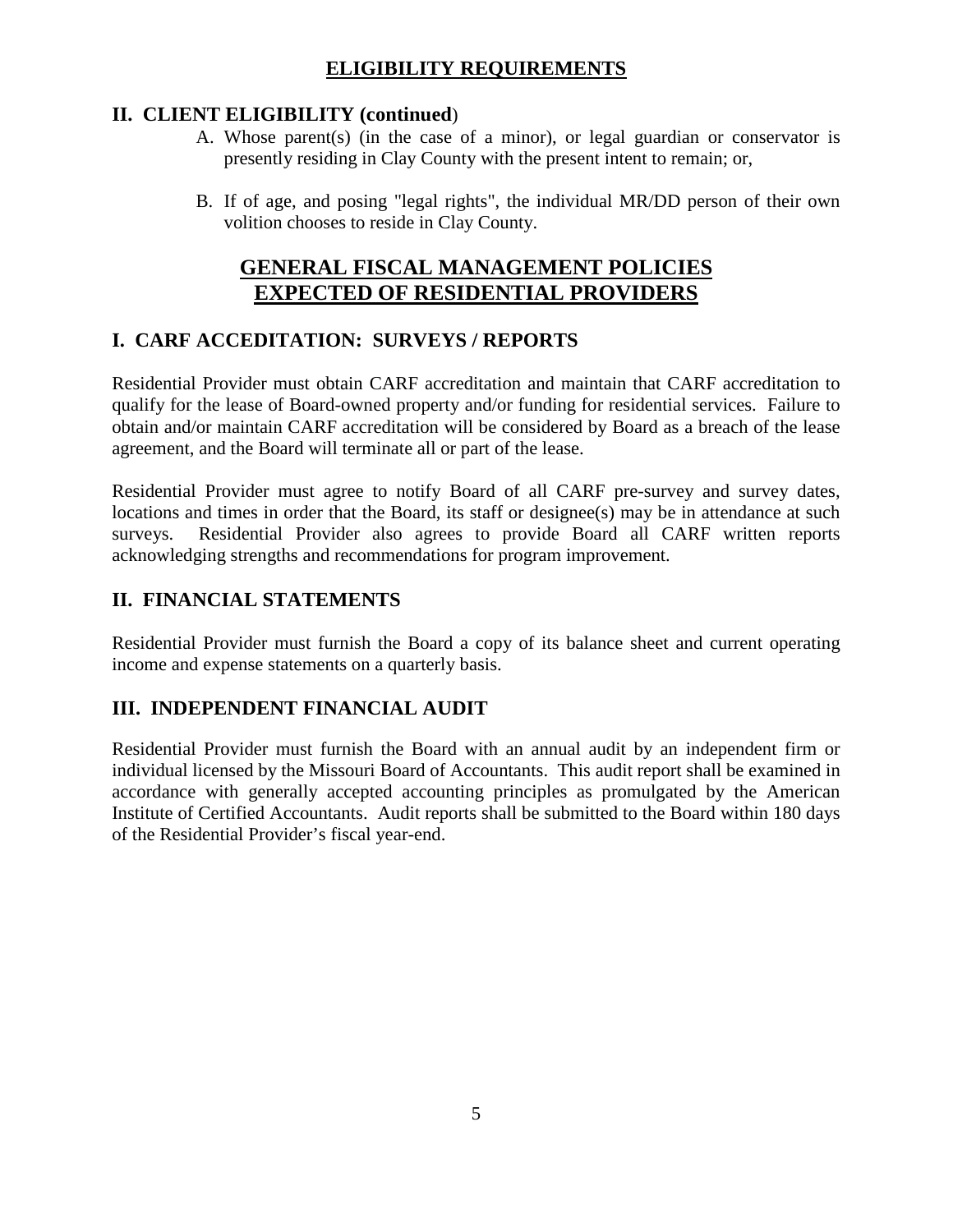# **FINANCIAL OBLIGATIONS**

### **I. RESIDENTIAL PROVIDER**

#### **A. INSURANCE**

Residential Provider must obtain appropriate insurance to protect the organization from any potentially liable acts, intentional or otherwise, including acts of omission and acts of negligence, by any and all staff, Directors and Officers and Agents of the Residential Provider.

It is also required that the Residential Provider will acquire and maintain all necessary comprehensive property insurance to assure full replacement value of the Residential Provider's capital assets.

Residential Provider shall furnish the Board with certificates or other acceptable evidence that such insurance is in effect at the time of the signing of the Lease and annually thereafter, and the policy shall be underwritten with a company authorized to do business in the State of Missouri.

Both comprehensive and liability insurance must have the Board named as an additional insured.

All insurance coverage described above will be at the Residential Provider's expense.

### **B. FIRE SAFETY EQUIPMENT: MONITORING**

Residential Provider agrees to contract for and pay for all other monthly inspections of the system depending upon the organization's safety rules and/or regulations.

#### **C. UTILITIES**

Residential Provider agrees to pay all water, sewer, gas, electric, trash and telephone bills charged against the Board-owned home during the term of the lease and to pay for any other services used by it during the term of the lease which are incidental to the occupancy and use of the Boardowned home.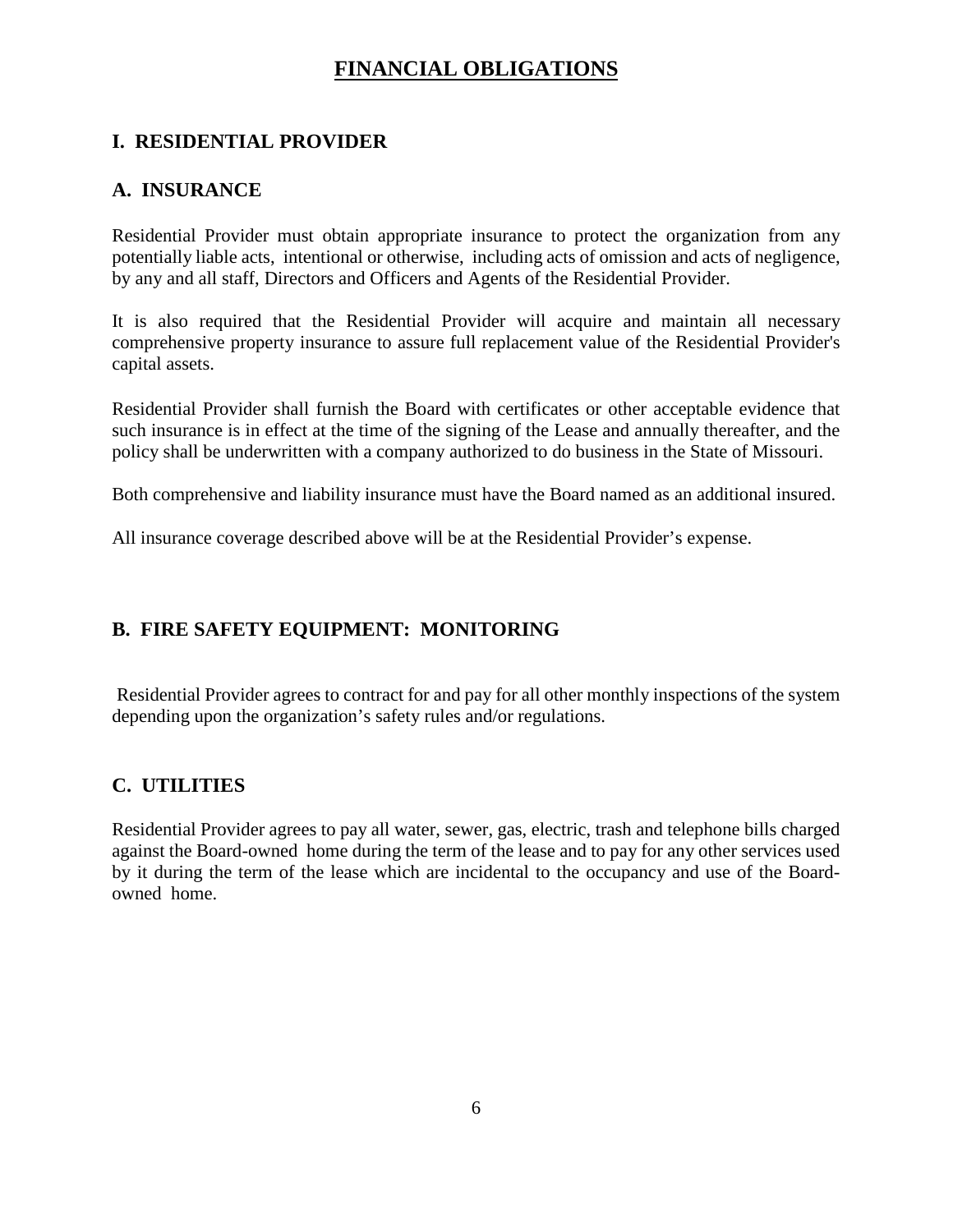# **FINANCIAL OBLIGATIONS**

### **I. RESIDENTIAL PROVIDER, Continued**

### **D. OUTDOORS MAINTENANCE**

Residential Provider is responsible for maintenance of the lawn, landscaping and snow / ice removal.

#### **E. KEYS TO PROPERTY**

Board agrees to furnish to Residential Provider a set of keys to all locks on the home no later than the date of the signing of the lease. Residential Provider further agrees that it will provide a new key to the Board within one week of changing any lock.

**F. PROPERTY MAINTENANCE / REPAIR (See Page 9.)**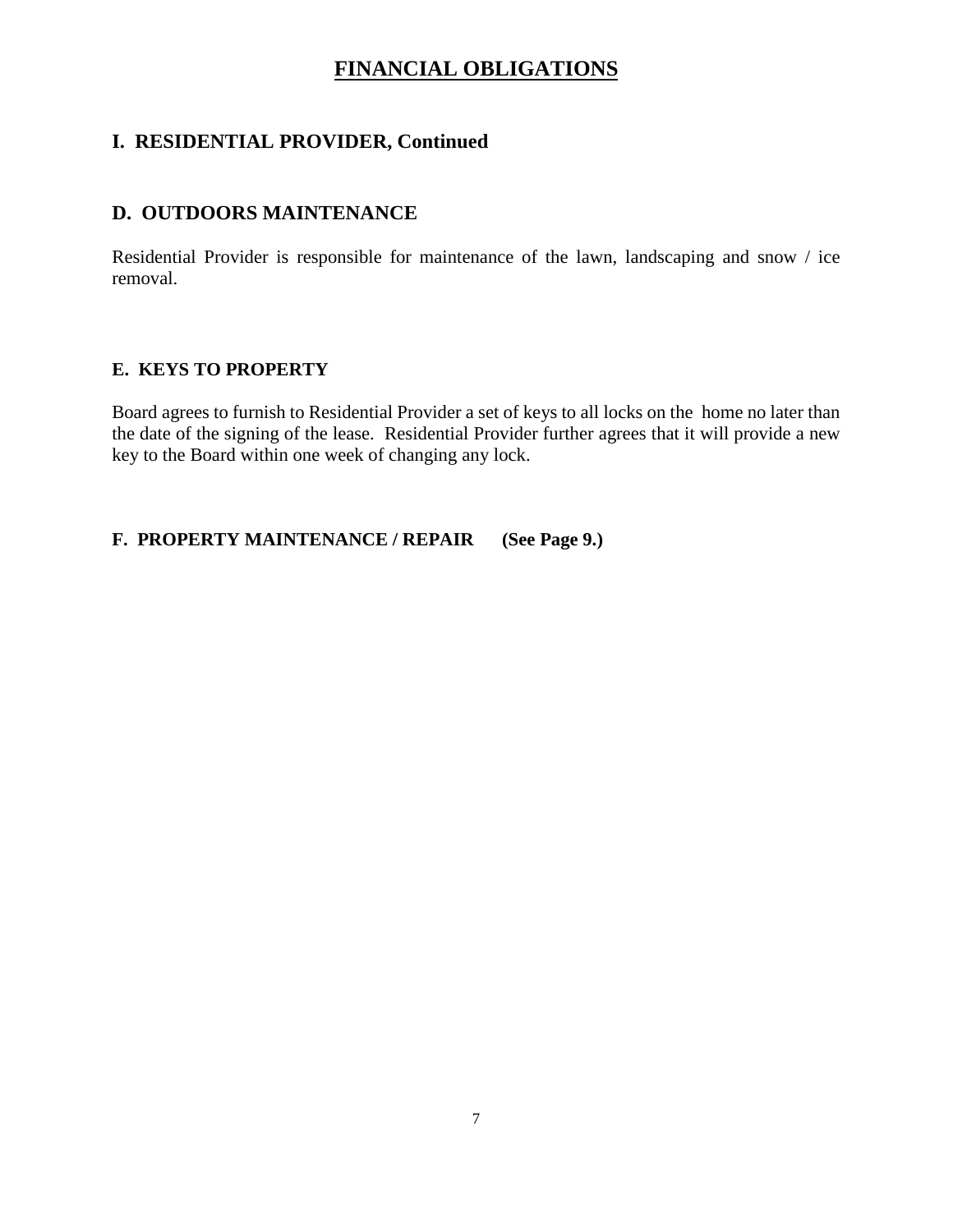# **FINANCIAL OBLIGATIONS**

# **II. DEVELOPMENTAL DISABILITIES RESOURCE BOARD**

#### **A. INSURANCE**

Board agrees to provide all risk coverage on the home at no less than 90% of the actual cash value of the property with the proceeds from any such policy payable to the Board. In the event of a partial loss, if practicable, the insurance monies shall be utilized in constructing repairs to the premises. The repairs shall be made by the Board as quickly as possible.

#### **B. FIRE SAFETY EQUIPMENT: PURCHASE & MONITORING**

Board agrees to provide and pay for: A fire safety equipment system for the home

Residential Provider agrees to contract for and pay for all other monthly inspections of the system depending upon the organization's safety rules and/or regulations.

#### **C. TAXES**

.

Board agrees to pay any and all taxes, general and special, and all assessments which are or may become a lien on the property, if any.

This would include neighborhood association fees, if applicable.

**D. PROPERTY MAINTENANCE / REPAIR (See Page 9.)**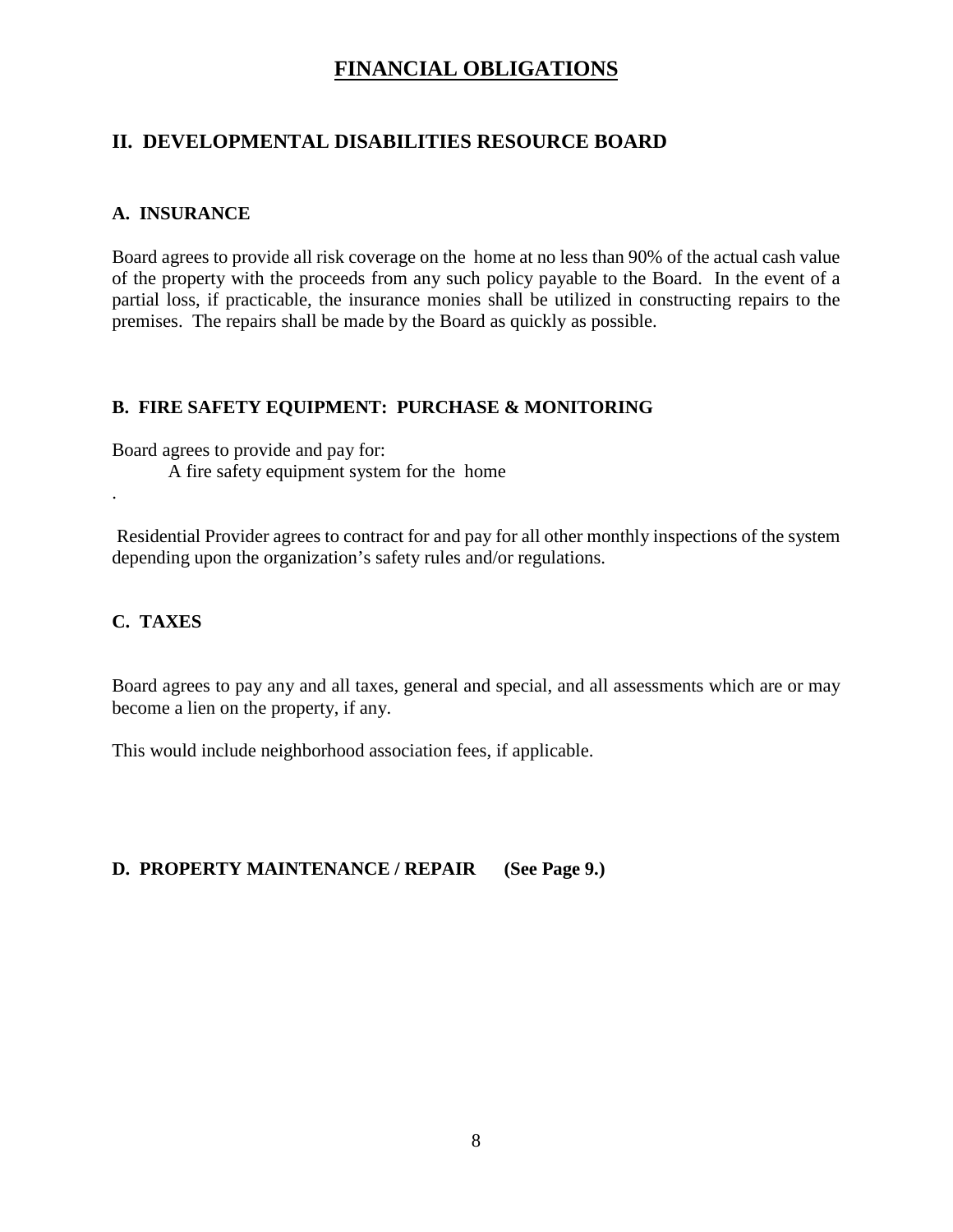### **PROPERTY MAINTENANCE / REPAIR**

Maintenance of Board-owned property, or property maintained by the Board according to a grant provision, shall be specified and outlined by contract. The contract will be for a specific maximum amount agreed-to by the Board and Residential Provider.

The Residential Provider has a duty to maintain and protect the Board-owned home.

Residential Provider will be responsible for emergency repairs (threatening the life, safety or immediate health of any resident or staff member).

Board-owned homes will receive first priority in any residential maintenance or repair schedule.

The Board agrees to pay for repairs necessary to maintain Board-owned homes in a tenantable and useable condition up to the maximum amount specified in the repair and maintenance contract except those repairs made necessary by damage caused by the fault, abuse or negligence of Residential Provider's staff, employees, clients or guests. Residential Provider will be responsible for making and paying for any repairs caused by the fault, abuse or negligence of staff, employees, clients or guests.

Maintenance expenses will be reimbursed on a monthly basis upon submittal of documentation (paid invoices) and the request for reimbursement.

All repairs and installations will be done in accordance with accepted codes and laws. Any required code inspections will be completed in a timely manner with corrections needed and/or approval sent to the Board office as soon as possible.

The Executive Director will arrange for Board-owned property inspections a minimum of three times per year. The Board will review inspection reports and approve additional funding for projects on a case-by-case basis.

Any proposed alterations (including structural repairs or modifications) to the home must be submitted to the Board for approval before any alterations are made. The Board shall have the final say on the decision to make any alterations to the home and the form or extent of any alterations.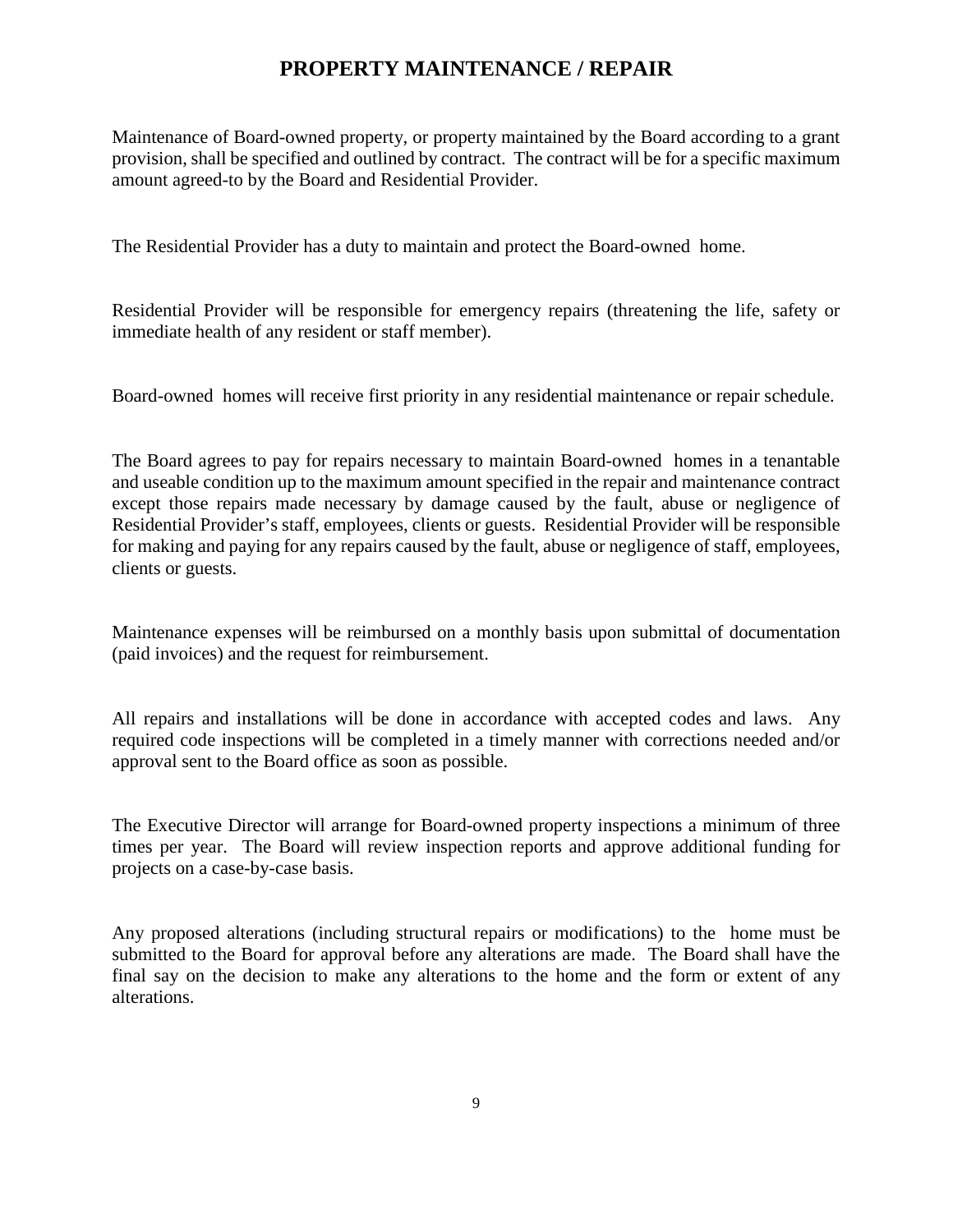### **MONITORING / REPORTING**

#### **I. RESIDENTIAL PROVIDER**

#### **A. NOTIFICATION: STATUS OF RESIDENTS**

Residential Provider must submit a current list of persons residing in the Board-owned home along with a completed Resident Eligibility Determination Application for each resident. **(See Page 13.)**

The Board must be notified of any new resident entering the home. A completed Resident Eligibility Determination Application must be submitted for each new resident. **(See Page 13.)**

The Board must be notified of any resident who leaves the home creating a vacancy in the program.

The Board must be notified as soon as possible but no more than 48 hours of the death of a resident or if the resident is involved in a serious accident or life threatening illness. Preliminary notification shall be made by phone and followed with a required written notice within seven (7) days.

#### **B. RESIDENTIAL AGREEMENT/SIGNATURE FORM**

Residential Provider must obtain and submit to the Board a signed statement from all new and current residents that he/she agrees to participate in keeping the living environment to at least a minimum cleanliness level in all Board-owned homes. **(See Page 14.)**

#### **C. MONTHLY MONITORING REPORTS**

Residential Provider agrees to provide to the Board a copy of the monthly monitoring checklists pertaining to a clean/safe/healthy living environment at the home and the physical condition of the structure of the building. **See pages 15-22 for information and pages 23-24 for forms.**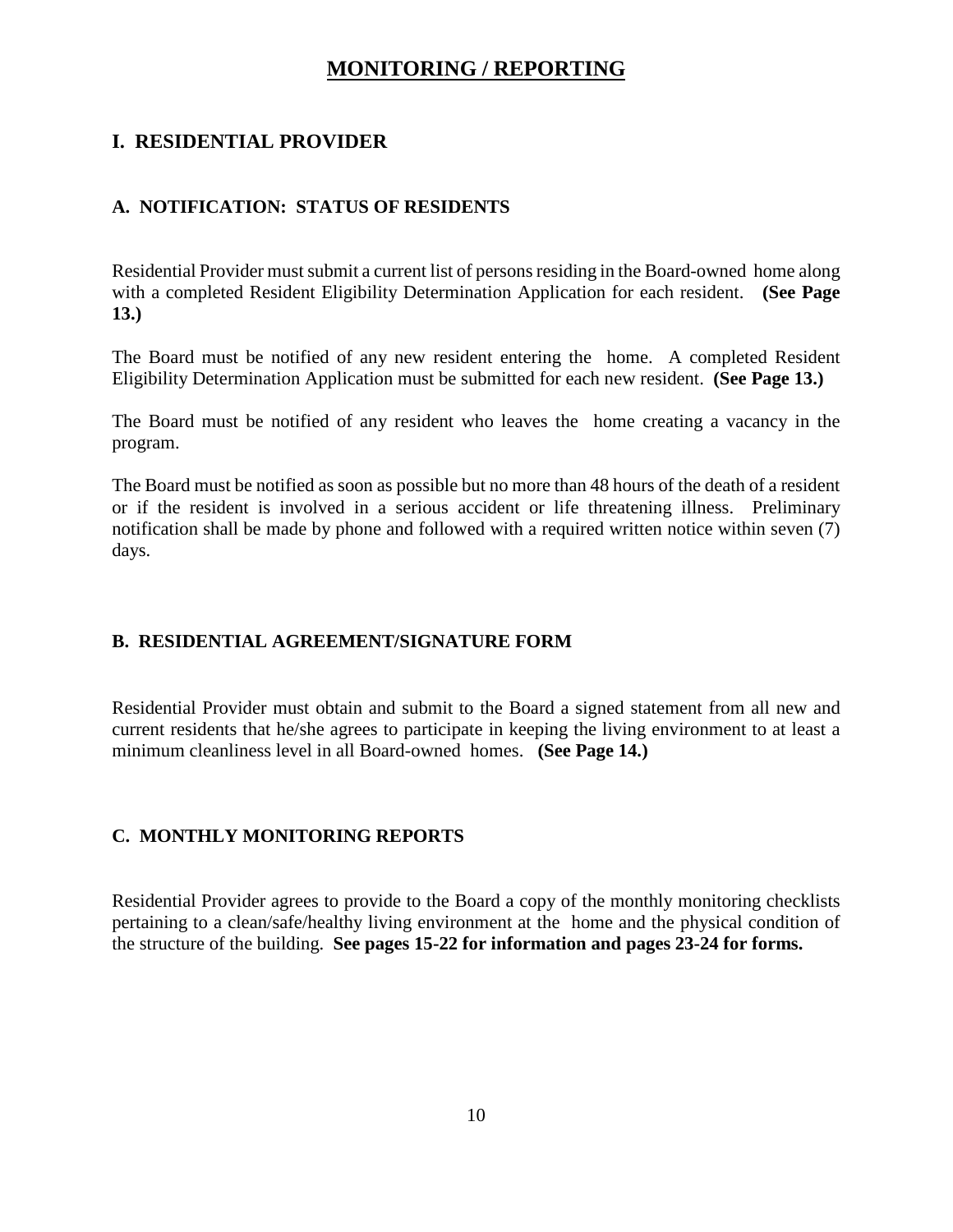#### **MONITORING / REPORTING**

#### **II. DEVELOPMENTAL DISABILITIES RESOURCE BOARD**

#### **A. INSPECTIONS AND ACCESS TO HOMES**

The Board, its officers and agents shall have access to the Board-owned home, including staff quarters, at any reasonable time for the purpose of inspecting the home.

The Board may inspect the home for maintenance repairs, remodeling, health, and safety or sanitation deficiencies. If upon inspection the Board finds any deficiency, the Board shall notify the Residential Provider in writing of its finding and may require Residential Provider to submit to the Board an acceptable plan of corrective action and the dates such corrective action must be completed.

The Board will have qualified personnel inspect the property to ensure that the structure and integrity of the property is maintained. The inspection reports will be reviewed by the Board during the Board's regular monthly business meetings. Plans of action will be developed for any deficiencies found in the report and will be required to be corrected within a reasonable timeframe as designated by the Board and/or the Board's Executive Director.

#### **B. KEYS TO PROPERTY**

Board agrees to furnish to Residential Provider a set of keys to all locks on the home no later than the date of the signing of the lease. Residential Provider further agrees that it will provide a new key to the Board within one week of changing any lock.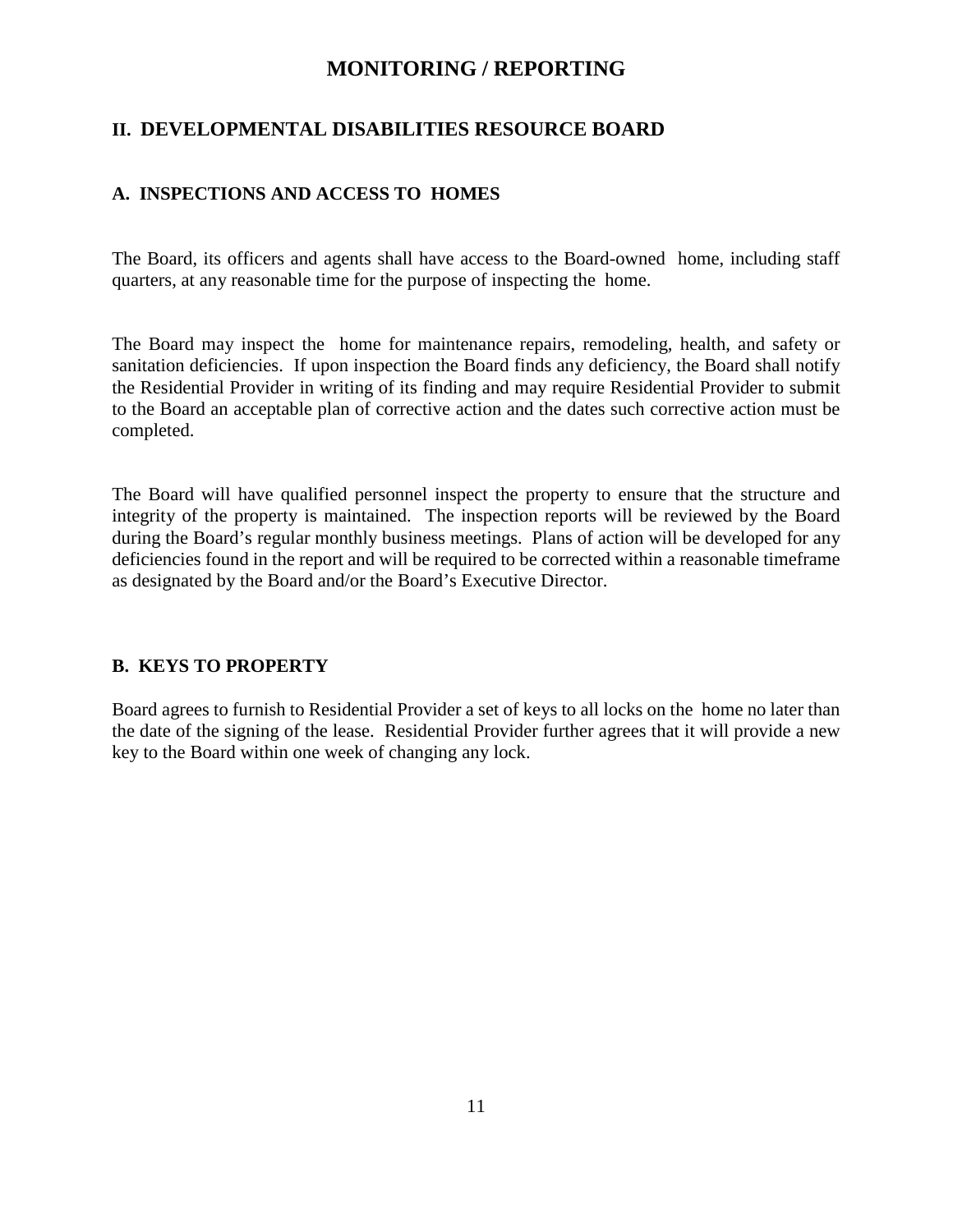# **FAILURE TO PERFORM**

The property lease agreement shall represent a contract for service and shall require Board action that may result in the termination of the lease in the event of default or failure to operate the property or program adequately.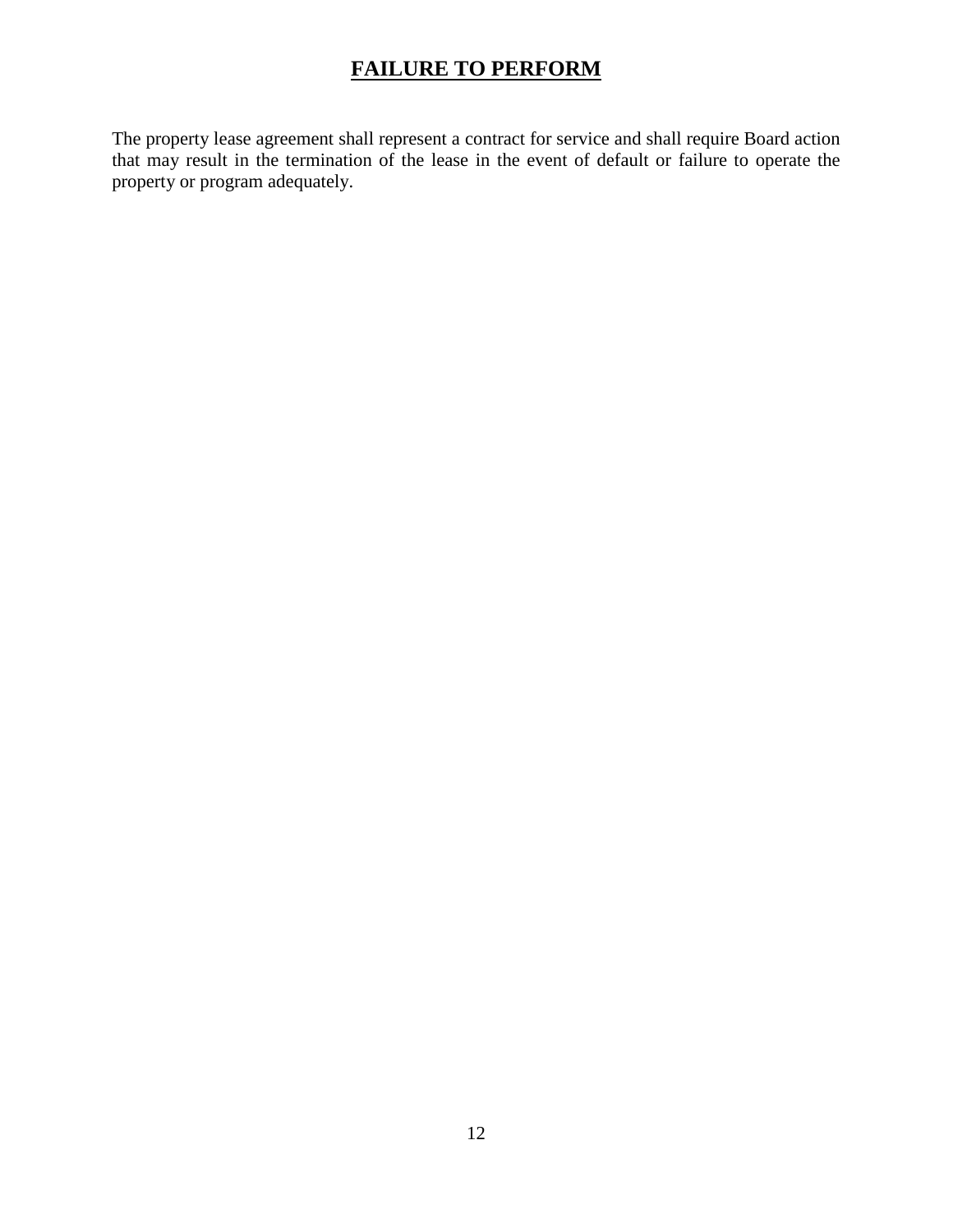# **Developmental Disabilities Resource Board of Clay County Resident Eligibility Determination**

|        | <b>Demographic Information</b><br>Individual Name: Date of Birth: \Residential Name: \Residential Name: \Residential Name: \Residential Name \Residential Name \Residential Name \Residential Name \Residential Name \Residential Name \Residential Name \Reside |                          |     |                          |
|--------|------------------------------------------------------------------------------------------------------------------------------------------------------------------------------------------------------------------------------------------------------------------|--------------------------|-----|--------------------------|
|        | Gender: Male $\square$ Female $\square$                                                                                                                                                                                                                          |                          |     |                          |
|        |                                                                                                                                                                                                                                                                  |                          |     |                          |
|        | <b>Street</b><br>City                                                                                                                                                                                                                                            | State                    | Zip |                          |
|        |                                                                                                                                                                                                                                                                  |                          |     |                          |
|        |                                                                                                                                                                                                                                                                  |                          |     |                          |
|        |                                                                                                                                                                                                                                                                  |                          |     |                          |
|        |                                                                                                                                                                                                                                                                  |                          |     |                          |
|        |                                                                                                                                                                                                                                                                  |                          |     |                          |
|        | <b>Guardianship Information</b>                                                                                                                                                                                                                                  |                          |     |                          |
|        | Does the individual have a guardian? Yes $\square$ No $\square$                                                                                                                                                                                                  |                          |     |                          |
|        |                                                                                                                                                                                                                                                                  |                          |     |                          |
|        | Family $\Box$ Public Administrator $\Box$ Guardian Email: ___________________________                                                                                                                                                                            |                          |     |                          |
|        | <b>Eligibility Information</b>                                                                                                                                                                                                                                   |                          |     |                          |
|        | <b>KCRO Eligible:</b> Yes $\Box$ No $\Box$ <b>Active Medicaid?</b> Yes $\Box$ No $\Box$ In Process $\Box$                                                                                                                                                        |                          |     |                          |
|        | Medicaid Waiver Eligible: □ Yes □ No □ In Process Type of Waiver                                                                                                                                                                                                 |                          |     |                          |
|        | Service(s) Requested:                                                                                                                                                                                                                                            | <b>FOR DDRB USE ONLY</b> |     |                          |
| $\Box$ | Autism Services: □ ESMW                                                                                                                                                                                                                                          | Approved<br>$\Box$       |     | <b>Denied</b><br>$\perp$ |
| □      | <b>Day Habilitation:</b> $\Box$ ESMW $\Box$ MD-Broadacres $\Box$ MD-Mill Street                                                                                                                                                                                  | $\Box$                   |     | Ш                        |
| $\Box$ | <b>Early Intervention:</b> $\square$ ESMW $\square$ <i>NEEC</i> $\square$ <i>CCVI</i>                                                                                                                                                                            |                          |     | ΙI                       |
| $\Box$ | Therapeutic Recreation: $\square$ Life Unlimited                                                                                                                                                                                                                 |                          |     |                          |
| Ц      | <b>Sheltered Workshop:</b> $\Box$ VSI Liberty $\Box$ VSI Liberty Annex $\Box$ VSI NKC                                                                                                                                                                            | $\perp$                  |     | П                        |
|        | $\Box$ Ability KC $\Box$ Alphapointe                                                                                                                                                                                                                             |                          |     |                          |
| $\Box$ | Supported Employment: $\square$ VSI<br>$\square$ ESMW                                                                                                                                                                                                            | $\perp$                  |     |                          |
| $\Box$ | <b>Therapeutic Horseback Riding:</b><br>$\Box$ NTRC                                                                                                                                                                                                              |                          |     |                          |
| Ц      | <b>Transportation:</b> □ Della Lamb/City Wide <i>Complete Section 2</i>                                                                                                                                                                                          | $\Box$                   |     |                          |
|        |                                                                                                                                                                                                                                                                  |                          |     |                          |

 *County Director's Signature*

*\_\_\_\_\_\_\_\_\_\_\_\_\_\_\_\_\_\_\_\_\_\_\_\_\_\_\_\_\_\_\_\_\_\_\_\_\_\_\_\_\_\_\_\_\_\_\_\_\_\_\_\_\_Date: \_\_\_\_\_\_\_\_\_\_\_\_*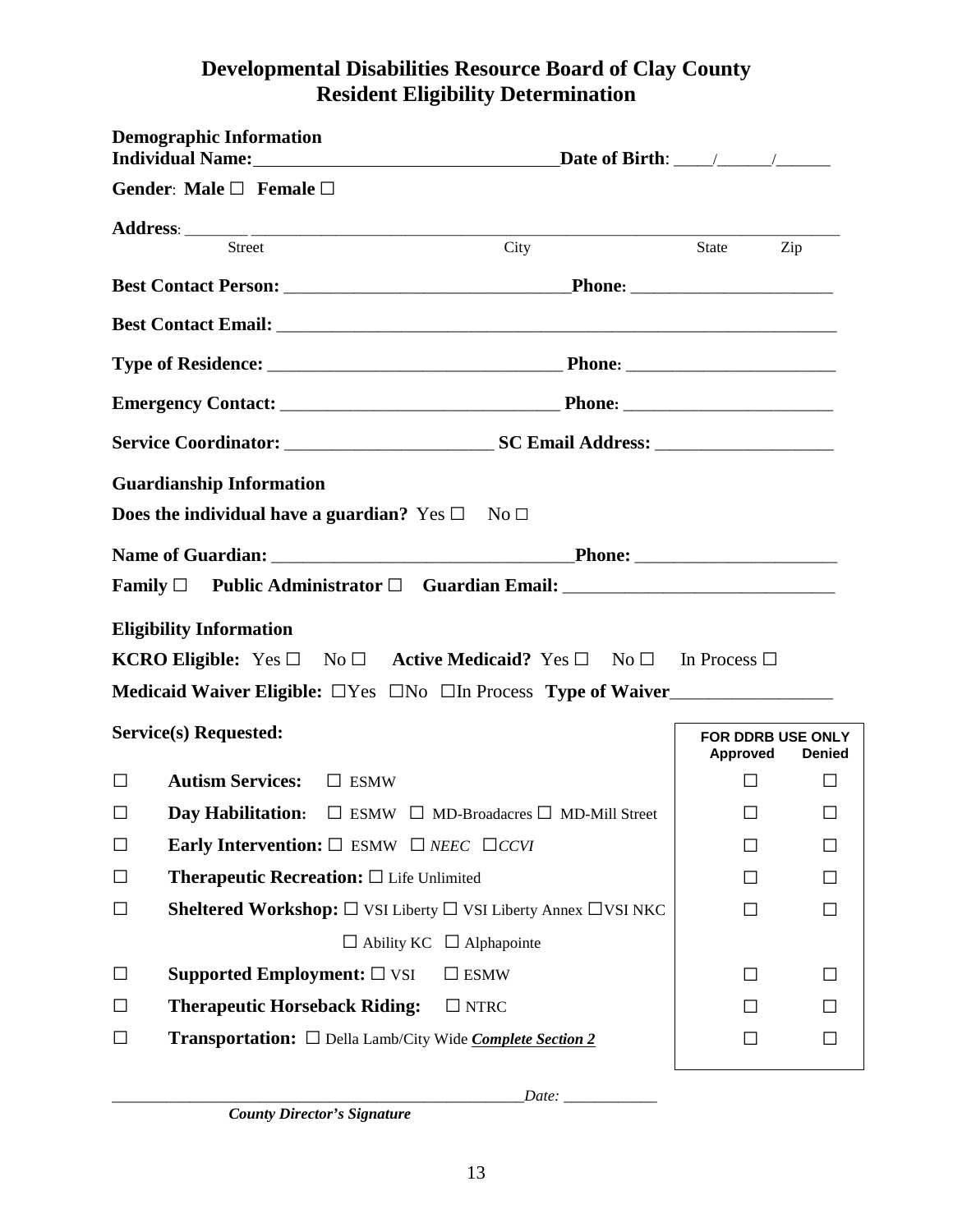# **RESIDENTIAL AGREEMENT / SIGNATURE**

# **Resident Participation in Maintaining Healthy Living Conditions at Homes owned by DDRB**

# **THIS STATEMENT MUST BE SIGNED AND RETURNED TO:**

**Developmental Disabilities Resource Board 920 S. Kent Street Liberty, MO 64068**

#### **Board Policy adopted 5/30/2006:**

Each resident (new and/or current) living in homes owned by the Developmental Disabilities Resource Board of Clay County and leased to Life Unlimited, Inc.. must participate in maintaining a clean and healthy living environment. The resident must share the responsibility for clean and sanitary living conditions with other residents and direct care, middle and upper management staff at Life Unlimited.

Each resident (new and/or current) is required to sign this statement on an annual basis verifying that he/she agrees to participate in keeping the living environment to at least a minimum cleanliness level. The extent of participation will be based on the individual resident's capabilities. The Board expects the resident to participate at the highest level of his/her abilities.

I have read the above policy adopted by the Developmental Disabilities Resource Board on 5/30/2006 and agree to abide by the policy as stated. I further recognize that failure to accept and fulfill this obligation may result in loss of residential services at the Board-owned home.

#### **Resident:**

| <b>Print Name</b>         | Signature    | Date     |
|---------------------------|--------------|----------|
| Guardian: (if applicable) |              |          |
| <b>Print Name</b>         | Signature    | Date     |
| Address                   | City / State | Zip Code |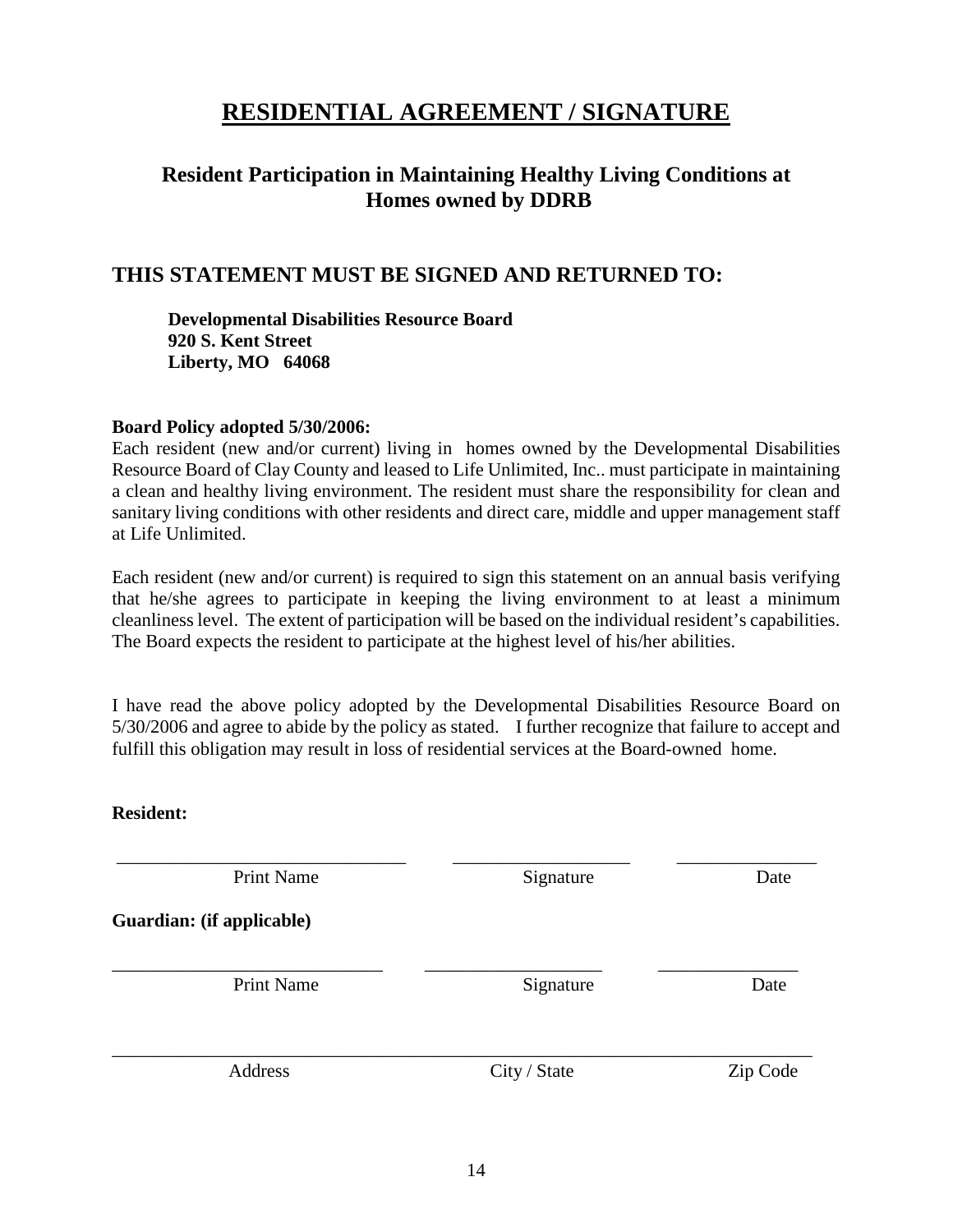# **Clean, Tidy, Homelike Environment**

(General Information) All apartments should be checked with a rotating sample of apartments being checked by the Residential Manager in settings where several people are served by the same team of Teaching Counselors.

#### 1. **Home appears clean (all rooms, except kitchen and bathrooms)**

(Group Homes/24-hour ISLs) Score 1 if all common areas of the home (except the kitchen and bathrooms) and consumer bedrooms appear to the rater to meet the community's standard of cleanliness for a middle-class to upper-middle-class home. Also, all surfaces appear clean, such as floors, walls, light switch covers, etc. Score O if any single item (for example, dirty window, dirty floors) would not meet this criterion.

(Apartment Programs/Non 24-hour ISLs) Score 1 if all rooms of the home appear to be clean enough to be safe and would not cause the average community member to feel uncomfortable. Also, all surfaces appear clean, such as floors, walls, light switch covers, etc.

(Community Support, except when person served lives in natural home) Score 1 if all rooms observed in the home appear to be clean enough to be safe and would not cause the average community member to feel uncomfortable.

(Circle of Friends – not applicable)

#### 2. **Individual responsibilities written**

(Group Homes/Apartment Programs/ ISLs, except where person lives alone) Score 1 if there is a written list of who is responsible for what areas of maintenance. List may be visible on bulletin board/wall/refrigerator, or staff or consumer should be able to produce it. Score N/A if absence of list is an exception noted in each person's Personal Plan.

(Community Support, except where person lives alone or is married) Score 1 if there is a written list OR if consumers can tell you who is responsible for what AND home appears generally well maintained. Score O if there is no written list AND consumers and/or staff verbalize confusion about who is responsible AND this appears to result in uncleanliness or untidiness. (Example of verbalized confusion: if one consumer states, "The kitchen is a mess, but that's my roommate's job this week," and the roommate states, "No, that's your job.") Rater may choose to mark N/A if there is no system, but the home is generally tidy.

(Any setting where persons live alone) Mark Not Applicable (N/A)

(Circle of Friends – not applicable)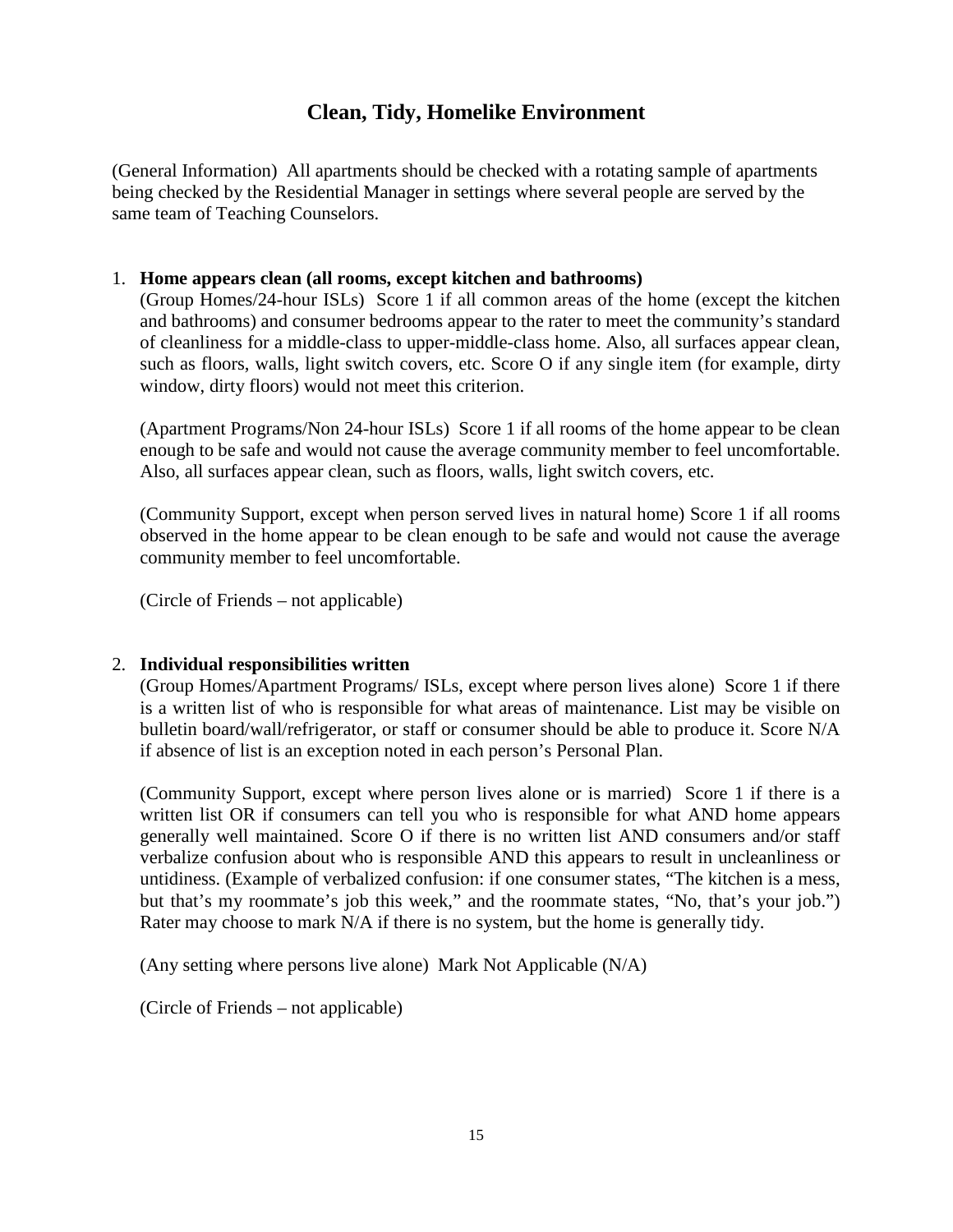#### 3. **Free of unpleasant odors**

(All settings) Score 1 if, after inhaling deeply through the nose, no unpleasant odors are perceived by the rater. Score O if there is an unpleasant odor even if the reason for the odor is known (e.g., the person is incontinent).

(Circle of Friends – not applicable)

#### 4. **Trash/garbage in suitable container**

(Apartment Programs/Group Homes/24-hour ISLs/Non 24-hour ISLs) Score 1 if there is no trash, garbage, or litter on floor or furniture. This would include bits of food, candy wrappers, cigarette butts, etc. **Score O if there is** *any* **debris on floor.** Exceptions should be noted in a person's personal plan. May also score 1 if trash is present and staff teach to it. *However, make a note that this occurred.*

(Community Support) Score 1 if observed there is no trash, garbage, or litter on floor or furniture. This would include bits of food, candy wrappers, cigarette butts, etc. May also score 1 if trash is present and staff teach to it. *However, make a note that this occurred.*

(Circle of Friends – not applicable)

#### 5. **Bathroom(s) neat & clean**

(Apartment Programs/Group Homes/24-hour ISLs/Non 24-hour ISLs) Score 1 if all sinks, faucets, bathtubs, showers, shower doors, counters, shelves, walls, light switch plates, etc. are free of splatters, soap scum, dust, dirt, etc.; if items on counters are neatly organized and clean, and floors are swept and clean; and if towels are hung neatly and clothing stored appropriately. May also score 1 if problem areas are observed and taught to by staff; *however, make a note that this occurred.*

(Community Support) Score 1 if observed all sinks, faucets, bathtubs, showers, shower doors, counters, shelves, walls, light switch plates, etc. are free of splatters, soap scum, dust, dirt, etc.; if items on counters are neatly organized and clean, and floors are swept and clean; and if towels are hung neatly and clothing stored appropriately. May also score 1 if problem areas are observed and taught to by staff, *however, make a note that this occurred.*

(Circle of Friends – not applicable)

#### 6. **Kitchen neat & clean**

(Apartment Programs/Group Homes/24-hour ISLs/ Non 24-hour ISLs) Score 1 if all sinks, faucets, counters, shelves, walls, light switch plates, etc. are free of splatters, soap scum, dust, dirt, etc.; if items on counters are neatly organized and clean; if fronts **and tops** of appliances, **cabinet doors, inside and outside, and counter under microwaves** are clean, and floors are swept and clean; and if towels and dishcloths are hung neatly or stored appropriately. The top of the refrigerator(s) should be free of items and dust. May also score 1 if problem areas are observed and taught to by staff, *however, make a note that this occurred.*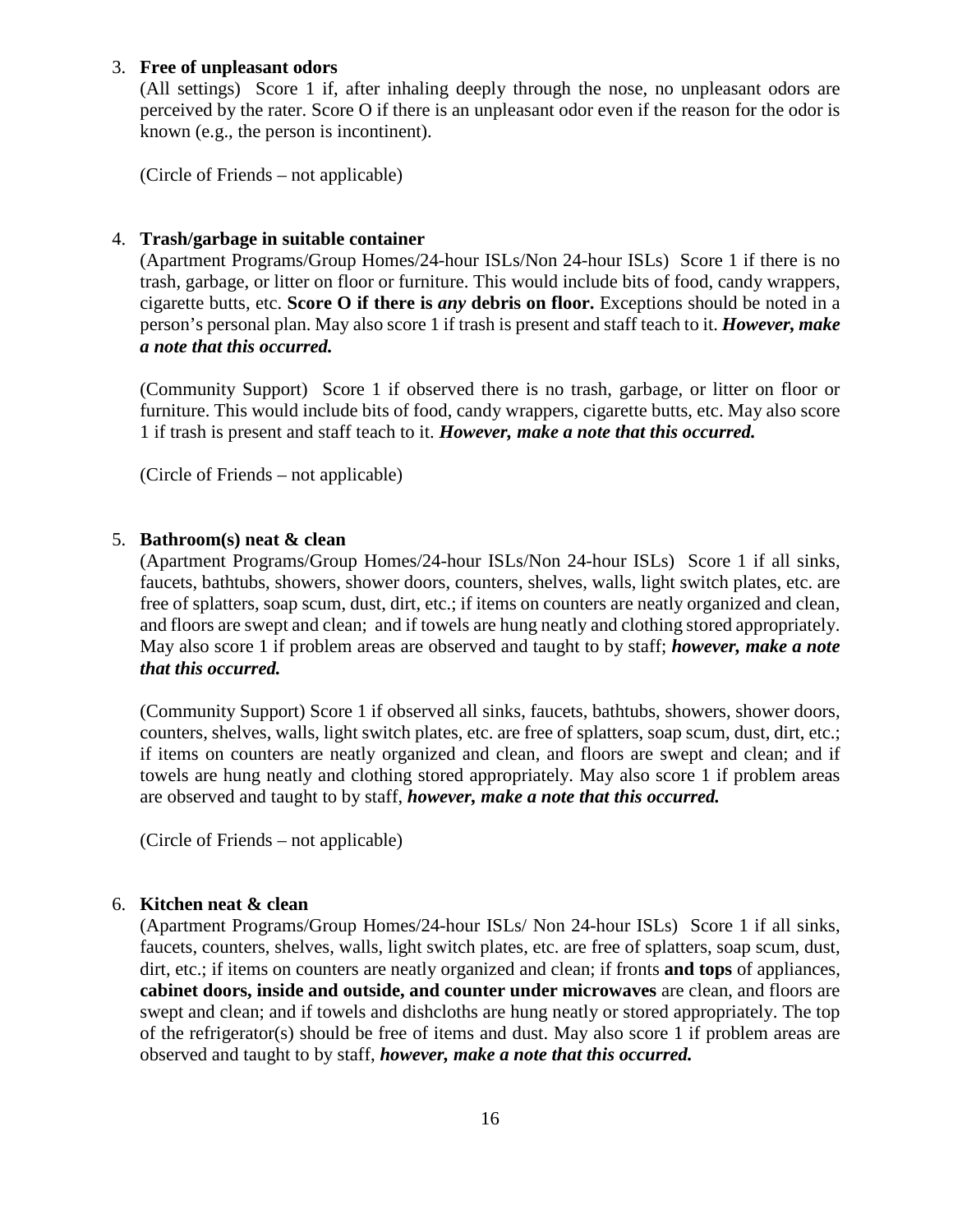(Community Support) Score 1 if observed all sinks, faucets, counters, shelves, walls, etc. are free of splatters, soap scum, dust, dirt, etc.; if items on counters are neatly organized and clean, if fronts **and tops** of appliances, **cabinet doors, inside and outside of and counter under microwaves** are clean, and floors are swept and clean; if towels and dishcloths are hung neatly or stored appropriately. May also score 1 if problem areas are observed and taught to by staff, *however, make a note that this occurred.*

#### **7. Personal hygiene items stored appropriately**

(Group Homes/Apartment Programs/all ISLs) Score 1 if consumers' personal hygiene items are stored orderly and/or consumers, if able, can indicate where they are.

(Circle of Friends – not applicable; Community Support applicable if stated in plan)

#### **8. Yard free of debris**

(Apartment Programs/Group Homes/24-hour ISLs/Non 24-hour ISLs) Score 1 if there is no trash, garbage, cigarette butts, newspapers, or litter on the grounds, patio or deck, entryway into an apartment, or entryway into a facility. May also score 1 if debris is present and staff teach to it; *however, make a note that this occurred.*

(Community Support) Score 1 if observed there is no trash, garbage, cigarette butts, newspapers, or litter on the grounds, patio or deck, or entryway into the person's individual home or apartment. May also score 1 if debris is present and staff teach to it; *however, make a note that this occurred.*

(Circle of Friends – not applicable)

#### **9. Free of clutter**

(Apartment Programs/Group Homes/24-hour ISLs/Non 24-hour ISLs) Score 1 if items (mail, magazines, etc.) are stored or stacked neatly, and there are not excessive numbers of items (paper bags, newspapers, dishes, furniture, fast food containers, etc.). Also may score 1 if problem is present and staff teach to it, *however, make a note that this occurred.*

(Community Support) Score 1 if observed items (mail, magazines, etc.) are stored or stacked neatly, and there are not excessive numbers of items (paper bags, newspapers, dishes, furniture, fast food containers, etc.). Also may score 1 if problem is present and staff teach to it, *however, make a note that this occurred.*

(Circle of Friends – not applicable)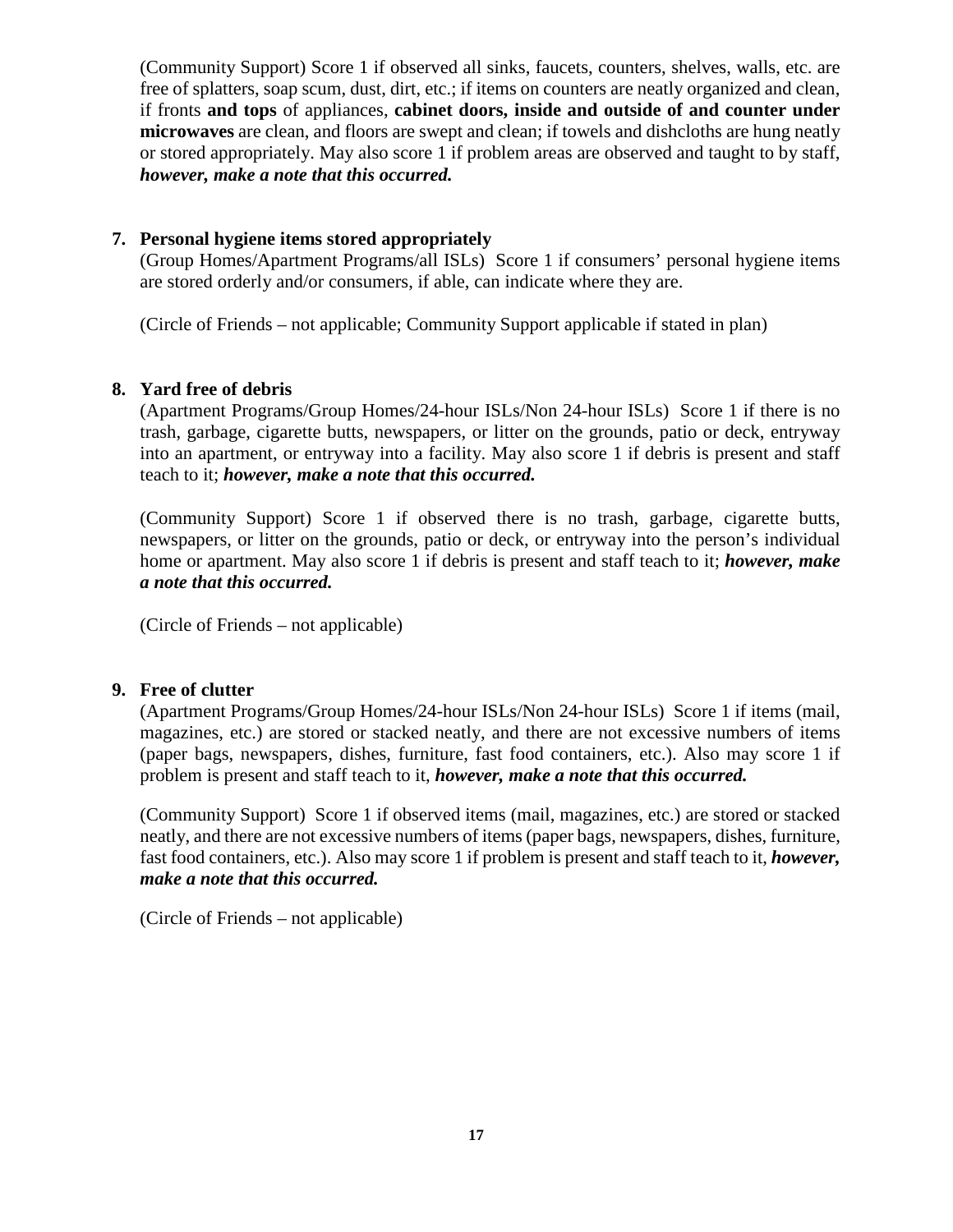#### **10. Clothes, leisure items stored**

(Apartment Programs/Group Homes/24-hour ISLs/Non 24-hour ISLs) Score 1 if clothing is in drawers, laundry baskets, closets, hung on coat racks, etc. and leisure items are neatly placed on shelves, tables, etc. Also may score 1 if problem is present and staff teach to it, *however, make a note that this occurred.*

(Community Support) Score 1 if observed clothing is in drawers, laundry baskets, closets, hung on coat racks, etc. and leisure items are neatly placed on shelves, tables, etc. Also may score 1 if problem is present and staff teach to it, *however, make a note that this occurred.*

(Circle of Friends – not applicable)

#### 11. **Completely free of dust**

(Apartment Programs/Group Homes/24-hour ISLs/Non 24-hour ISLs) Score 1 if surfaces are **free of dust, including \*top(s) of refrigerator, ceiling fan blades, cold air returns & heat vents, etc.** Also may score 1 if problem is present and staff teach to it, *however, make a note that this occurred.*

(Community Support) Score 1 if observed surfaces **free of dust, including \*top(s) of refrigerator, ceiling fan blades, cold air returns & heat vents, etc.**

Also may score 1 if problem is present and staff teach to it, *however, make a note that this occurred.*

\* if top(s) of refrigerator is dusty, this should be reflect in an 'O' score on kitchens.

(Circle of Friends – not applicable)

#### **12. No visible dirty dishes**

(Apartment Programs/Group Homes/24-hour ISLs/Non 24-hour ISLs) Score 1 if there are no visible dirty dishes or dishes are clean in dish rack or rinsed and stacked neatly below counter level in the sink.

(Community Support) Score 1 if it is observed that there are no visible dirty dishes or dishes are clean in dish rack or rinsed and stacked neatly below counter level in the sink. Also may score 1 if problem is present and staff teach to it.

(Circle of Friends – not applicable)

#### **13. Garage/Basements neat and organized**

(All applicable settings) Score 1 if no trash is observed on floor or other surfaces; floors should be swept and free of leaves, etc.; items stored should be neatly organized; trash containers should be covered; and relatively free of dust, cobwebs, etc.

(Community Support) not applicable unless safety of consumer is in jeopardy.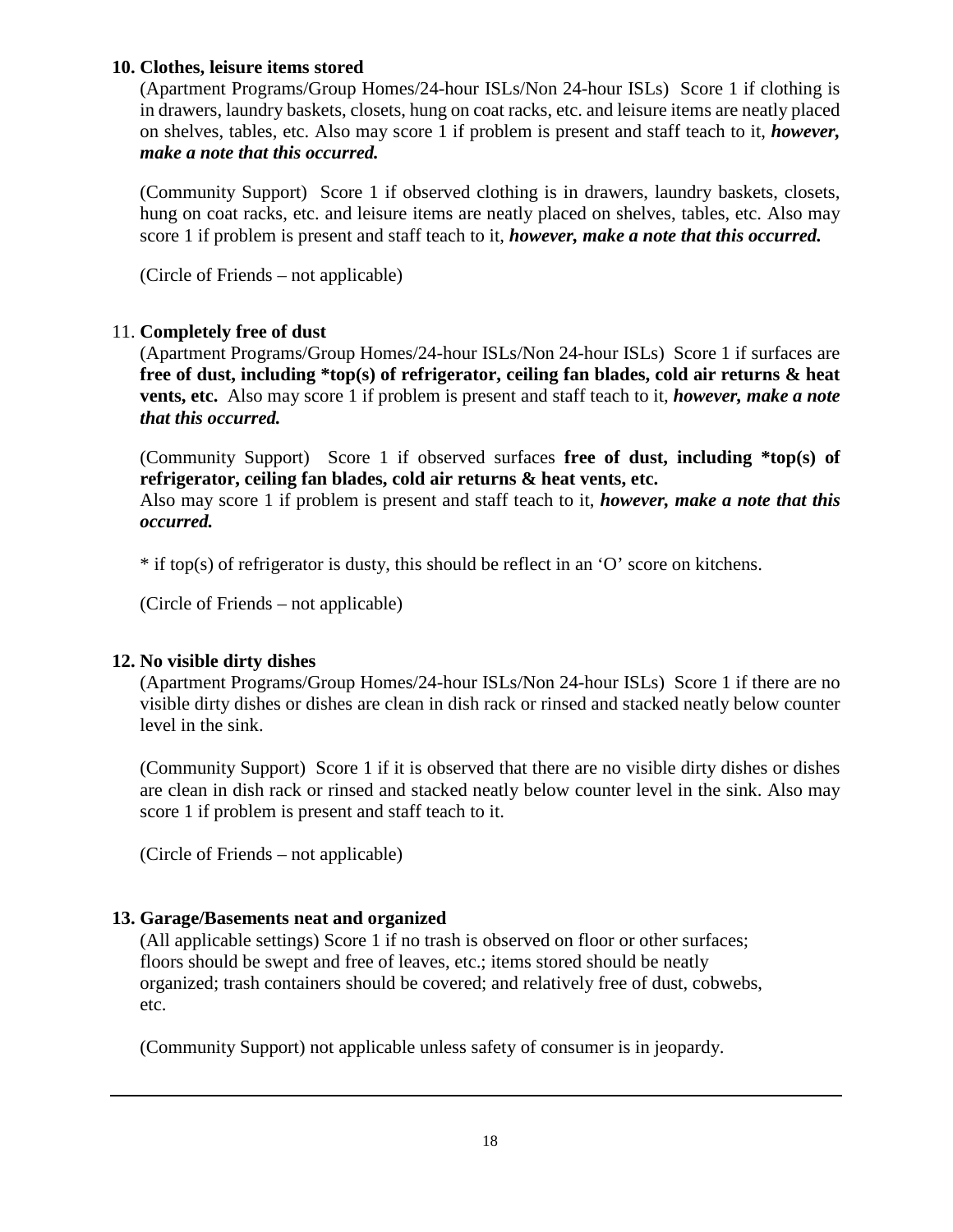# **Homelike Environment**

#### 1. **Personally decorated**

(All settings) Score 1 if main living areas have homelike touches such as pictures, lamps, flowers, cushions, quilts, knickknacks, etc. AND there is reason to believe these were selected by people served. If people served cannot voice preferences, there is some reason to believe that the décor reflects their interests, likes and dislikes. Exceptions should be noted in the person's personal plan.

(Circle of Friends – not applicable)

#### 2. **Age appropriate or in Personal Plan**

(All settings) Score 1 if décor is adult oriented and does not include children's characters in pictures or décor items, nor are toys visible. May also score 1 if childlike items are present but the fact that this is the person's choice has been documented in the person's Personal Plan; or if a child lives with a person.

(Circle of Friends – not applicable)

#### 3. **Leisure materials available**

(All settings) Score 1 if games, magazines, videotapes, DVD, CD, cassette tapes, craft materials, etc. are either clearly visible or people served can demonstrate or tell where they are.

(Circle of Friends – not applicable)

#### 4. **Meals served appropriately**

(All settings with more than 1 resident) Score 1 if table is set and all residents are invited to eat. Unless stated in the personal plans, at least one item in the meal should be served homestyle. May score N/A if more than one person lives in the setting but they indicate that it is their personal choice to eat separately for a specific reason.

(Circle of Friends – not applicable)

#### **(Group Homes) All staff eat**

(Group Homes) Score 1 if all staff present share the same meal with people served. May score 1 if staff member(s) sits at table and declines to eat for a specific reason, but this cannot be scored 1 if the same person declines repeatedly (unless medical excuse is submitted).

(All other settings) Mark not applicable (N/A)

#### 5. **Menus are current and available**

(Apartment Programs/Group Homes/ISLs) Score 1 if current menus are available.

(Community Support – not applicable)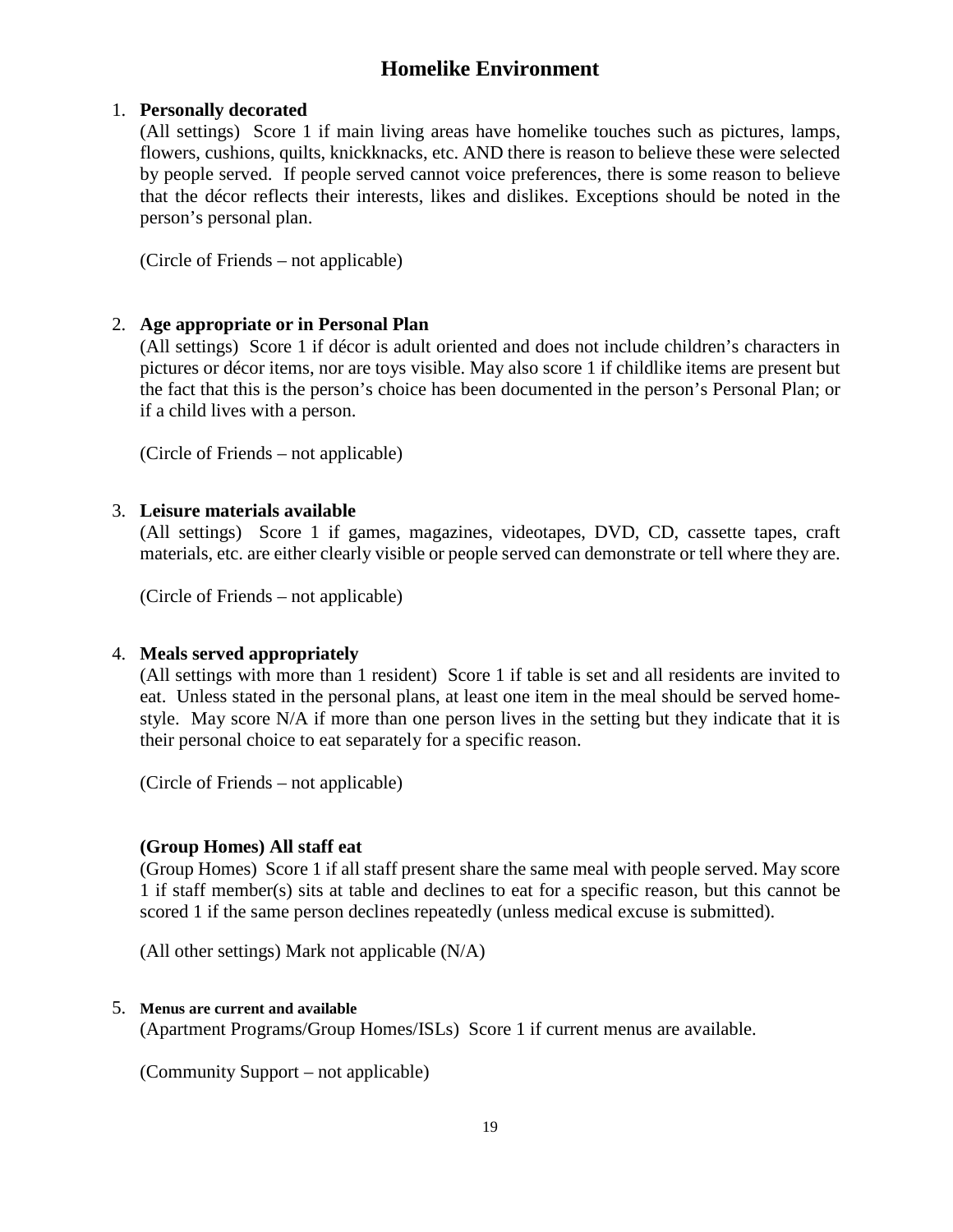# **Sanitation**

(General Information) All apartments should be checked monthly. In settings where several people are served by the same team of Teaching Counselors and a Coordinator, the Residential Manager should check a sample of apartments on a rotating basis.

#### 1. **Hands washed prior to food handling**

(All settings) Score 1 if all staff involved in food preparation (meal, snack) wash hands as needed throughout the food preparation, and that they have ensured through teaching (as needed) that all consumers involved in that food preparation have washed hands as needed. Score 1 if consumers' wash hands before eating or staff teach to the need to wash hands.

(Circle of Friends – not rated)

#### 2. **Food defrosted safely**

(Group Homes/24-hour ISLs) Score 1 if all frozen food items have been defrosted safely in the refrigerator, microwave, or under *cold* running water. Score O if frozen food items are left on counter to defrost.

(Apartment Programs/Non 24-hour ISLs/Community Support) Score 1 if all frozen food items have been defrosted safely in the refrigerator, microwave, or under cold running water, OR TC teaches to unsafe defrosting methods as identified.

(Circle of Friends – not rated)

#### 3. **Fridge temperature < 40 ; freezer temperature <10**

(Group Homes) Score 1 if the thermometers are present and register the correct settings.

(Apartment Programs/ISLs) Score 1 if the milk (other container, if no milk) is cold to the touch and the food is frozen solid in the freezer.

(Community Support) Generally not applicable. Score 1 if TC teaches to problem situations as identified.

(Circle of Friends – not applicable)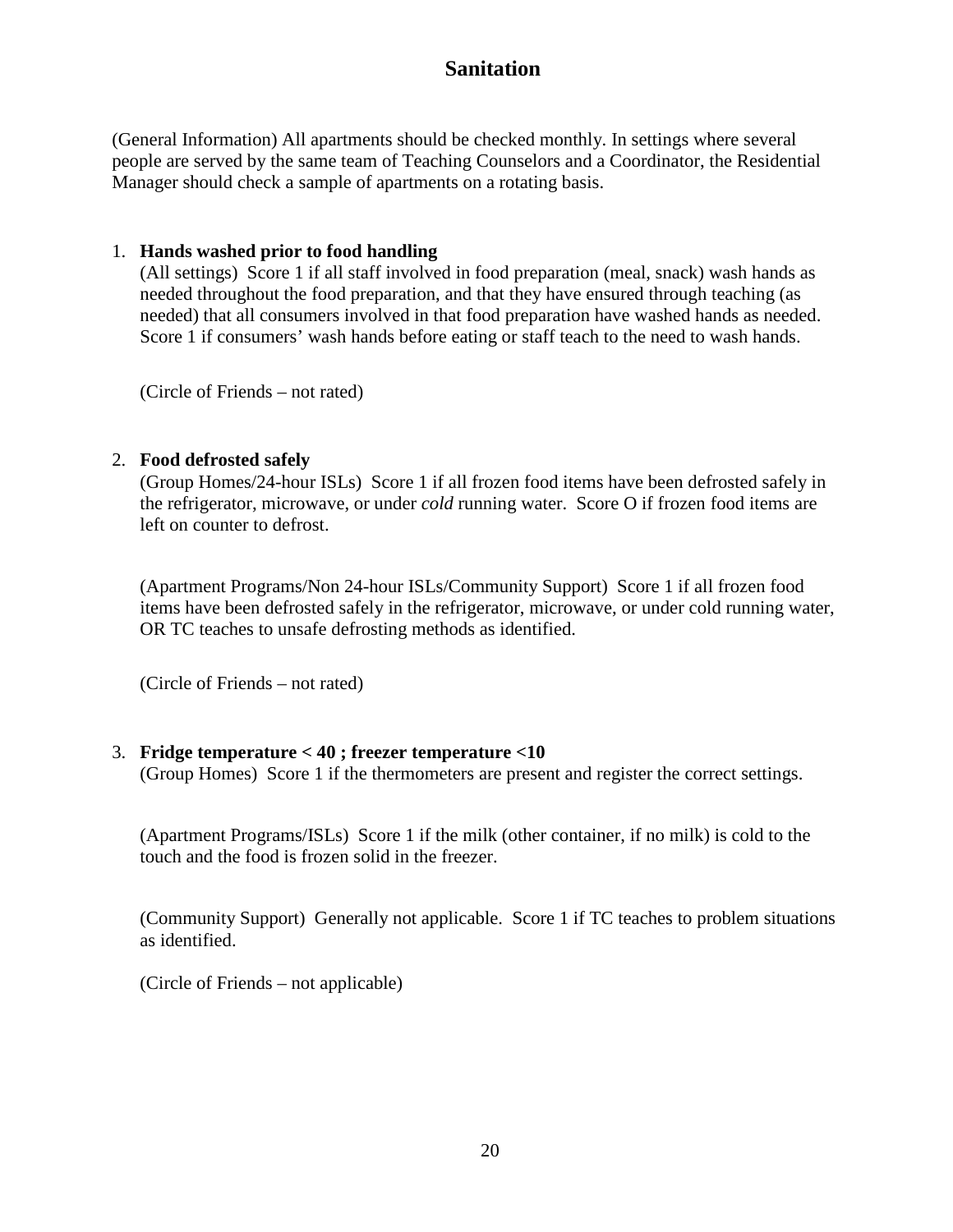#### 4. **Stored food sealed (fridge, pantries)**

(Group Homes/24-hour ISLs) Score 1 if all applicable food items in the refrigerator, freezer, pantry, and cupboards are stored in containers with lids, zip lock bags, or covered adequately with foil or plastic wrap.

(Apartment Programs/Non 24-hour ISLs) Score 1 if all applicable food items in the refrigerator, freezer, pantry, and cupboards are stored in containers with lids, zip lock bags, or covered adequately with foil or plastic wrap, or if TC teaches to opportunities as identified.

(Community Support) Generally not applicable. Score 1 if TC teaches to problem situations as identified.

(Circle of Friends – not rated)

#### 5. **Stored food dated/labeled (fridge)**

(Group Homes/24-hour ISLs) Score 1 if all leftover food items stored in the refrigerator have a label which identifies the item and a date which identifies when the item was placed in the refrigerator, and no leftover item has been stored longer than 3 days.

(Apartment Programs/Non 24-hour ISLs) Score 1 if all leftover food items stored in the refrigerator have a date which identifies when the item was placed in the refrigerator and no item has been stored longer than 3 days.

(Community Support) Generally not applicable. Score 1 if TC teaches to problem situations as identified.

(Circle of Friends – not rated)

#### 6. **Interior & contents of cabinets are clean**

(Apartment Programs/Group Homes/ ISLs) Score 1 if randomly observed cabinet and contents are organized and cleaned, free of food particles, dust, etc.

(Community Support) Not applicable.

(Circle of Friends – not rated)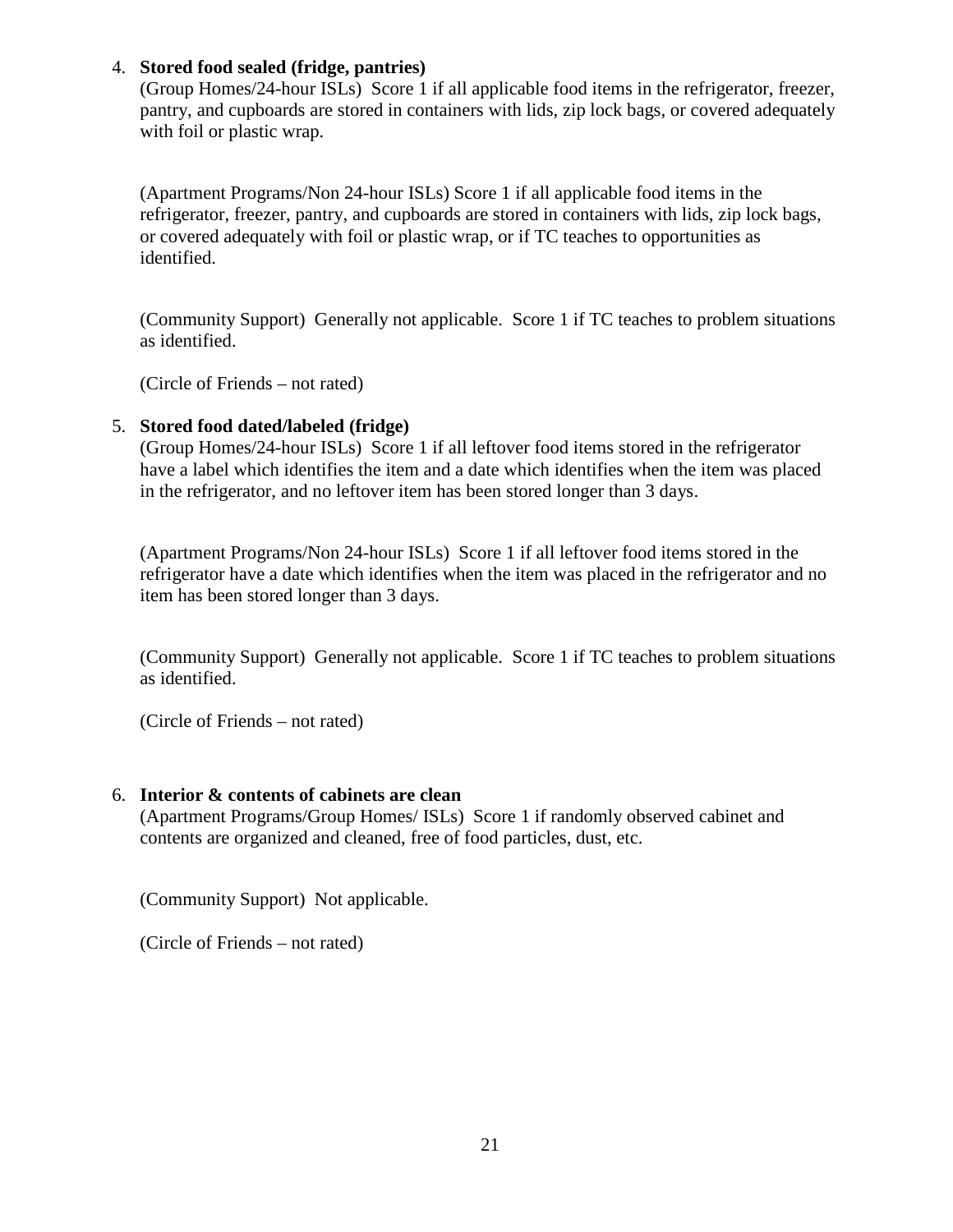#### 7. **Dishtowels & cloths clean**

(Group Homes/24-hour ISLs) Score 1 if the dishcloths, dishtowels, hot pads, and oven mitts appear clean and are in good condition.

(Apartment Programs/ISLs) Score 1 if the dishcloths, dishtowels, hot pads, and oven mitts appear clean and are in good condition, or TC teaches to any problem.

(Community Support) Generally not applicable. Item will be scored if observed but rater will not request to see the item. Score 1 if TC teaches to problem situations as identified.

(Circle of Friends – not rated)

#### 8. **Fridge, freezer clean inside & out**

(Group Homes/24-hour ISLs) Score 1 if refrigerator and freezer are relatively clean inside and out with no spilled items and no inappropriate odors.

(Apartment Programs/ISLs) Score 1 if refrigerator and freezer are relatively clean inside and out with no spilled items and no inappropriate odors or TC teaches to any problem.

(Community Support) Generally not applicable. Item will be scored if observed but rater will not request to see the item. Score 1 if TC teaches to problem situations as identified

(Circle of Friends – not rated)

#### 9. **Hand Soap, paper towels, disinfectants available**

(Apartment Programs/Group Homes/ISLs) Score 1 when hand soap and paper towels are available at each sink. In bathrooms, cloth towels are acceptable. Disinfectants should be safely stored and staff is able to locate the item(s) or state where the item(s) are stored when asked. May score N/A if person's Personal Plan addresses reasons for the exception (i.e. person eats soap, etc.)

(Circle of Friends – not rated)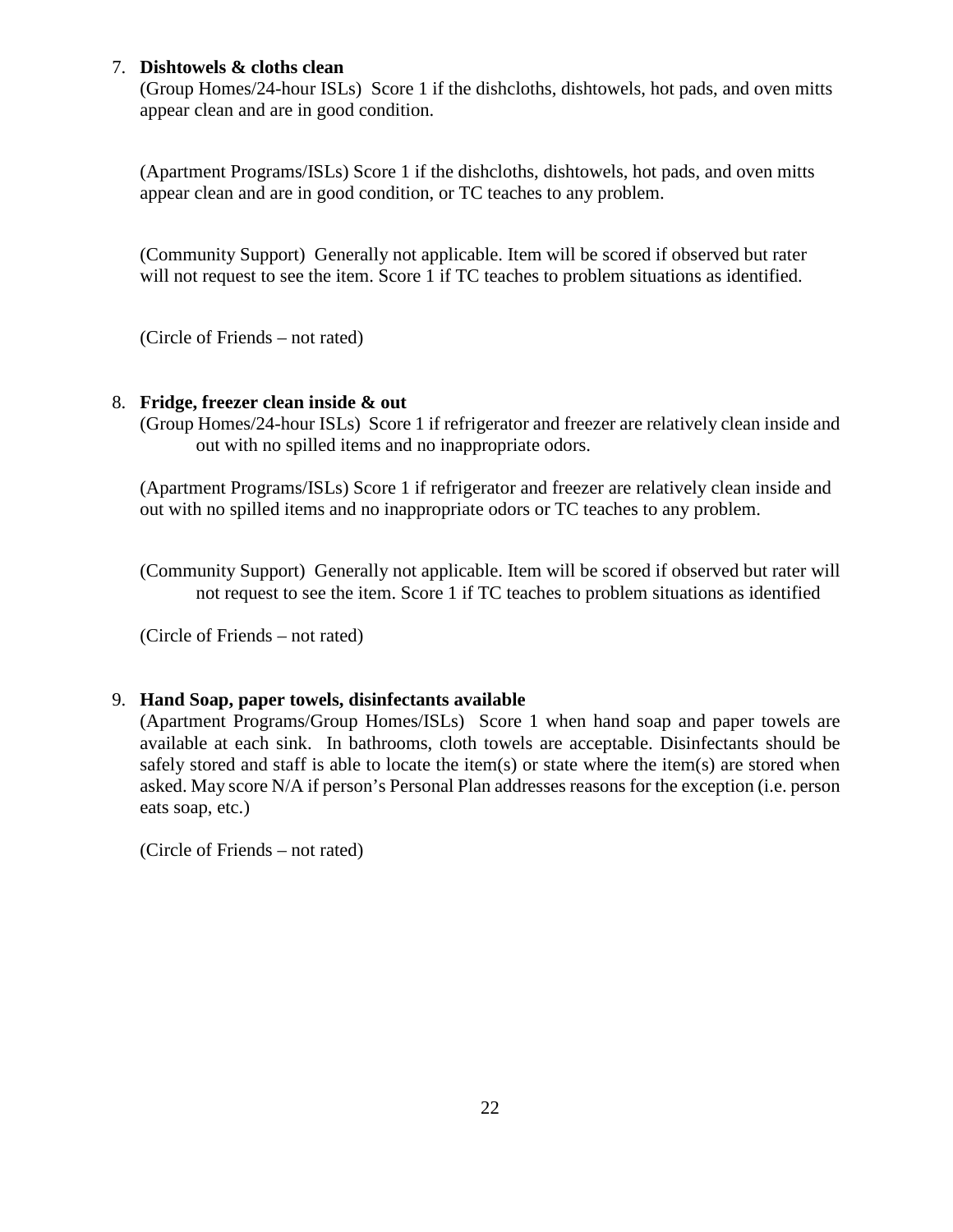|                           |                                                                                     |                  |        | CLEAN, TIDY, HOMELIKE ENVIRONMENT |  |
|---------------------------|-------------------------------------------------------------------------------------|------------------|--------|-----------------------------------|--|
|                           |                                                                                     | <b>CHECKLIST</b> |        |                                   |  |
|                           | <b>OUTCOME</b>                                                                      |                  | 1 OR O |                                   |  |
| <b>CLEANLINESS:</b>       |                                                                                     |                  |        | <b>COMMENTS</b>                   |  |
|                           | 1. Home appears clean (all rooms, exc. bathrooms &                                  |                  |        |                                   |  |
| kitchen)                  |                                                                                     |                  |        |                                   |  |
|                           | 2. Individual responsibilities written & available.<br>3. Free of unpleasant odors. |                  |        |                                   |  |
|                           | 4. Trash/garbage in suitable container.                                             |                  |        |                                   |  |
| 5. Bathrooms neat & clean |                                                                                     |                  |        |                                   |  |
|                           | 6. Kitchen neat & clean [includes appliances,                                       |                  |        |                                   |  |
| microwave,                |                                                                                     |                  |        |                                   |  |
|                           | counters, top of refrigerator is item and                                           |                  |        |                                   |  |
| dust-free]                |                                                                                     |                  |        |                                   |  |
|                           | 7. Personal hygiene items stored appropriately                                      |                  |        |                                   |  |
| TIDINESS:                 |                                                                                     |                  |        |                                   |  |
|                           | 8. Yard/approach free of debris.                                                    |                  |        |                                   |  |
| 9. Free of clutter.       |                                                                                     |                  |        |                                   |  |
|                           | 10. Clothes, leisure items stored appropriately.                                    |                  |        |                                   |  |
|                           | 11. Free of dust on all surfaces.                                                   |                  |        |                                   |  |
| level of counter is ok)   | 12. No visible dirty dishes. (Rinsed in sink, below                                 |                  |        |                                   |  |
|                           | 13. Garage/Basement neat and organized                                              |                  |        |                                   |  |
| <b>Criterion=2 Os</b>     |                                                                                     |                  |        | Score:                            |  |
|                           |                                                                                     | TOTAL:           |        |                                   |  |
|                           | HOMELIKE ENVIRONMENT                                                                |                  |        |                                   |  |
| 1. Personally decorated.  |                                                                                     |                  |        |                                   |  |
|                           | 2. Age-appropriate or in Plan.                                                      |                  |        |                                   |  |
|                           | 3. Leisure materials available.                                                     |                  |        |                                   |  |
|                           | 4. Meals served appropriately.                                                      |                  |        |                                   |  |
|                           | 5. (Group Homes only) All staff eat what consumers                                  |                  |        |                                   |  |
| are eating.               |                                                                                     |                  |        |                                   |  |
|                           | 6. Menus are current and available                                                  |                  |        |                                   |  |
|                           | <b>Criterion=No Os 1-5</b>                                                          | TOTAL:           |        |                                   |  |
|                           |                                                                                     |                  |        | Score:                            |  |
|                           |                                                                                     |                  |        |                                   |  |
| FACILITY:                 | DATE:                                                                               |                  |        |                                   |  |
| ADMINISTERED BY:          | FEEDBACK RECEIVED BY:                                                               |                  |        |                                   |  |
|                           |                                                                                     |                  |        |                                   |  |
|                           |                                                                                     |                  |        |                                   |  |

Reviewed 1-10